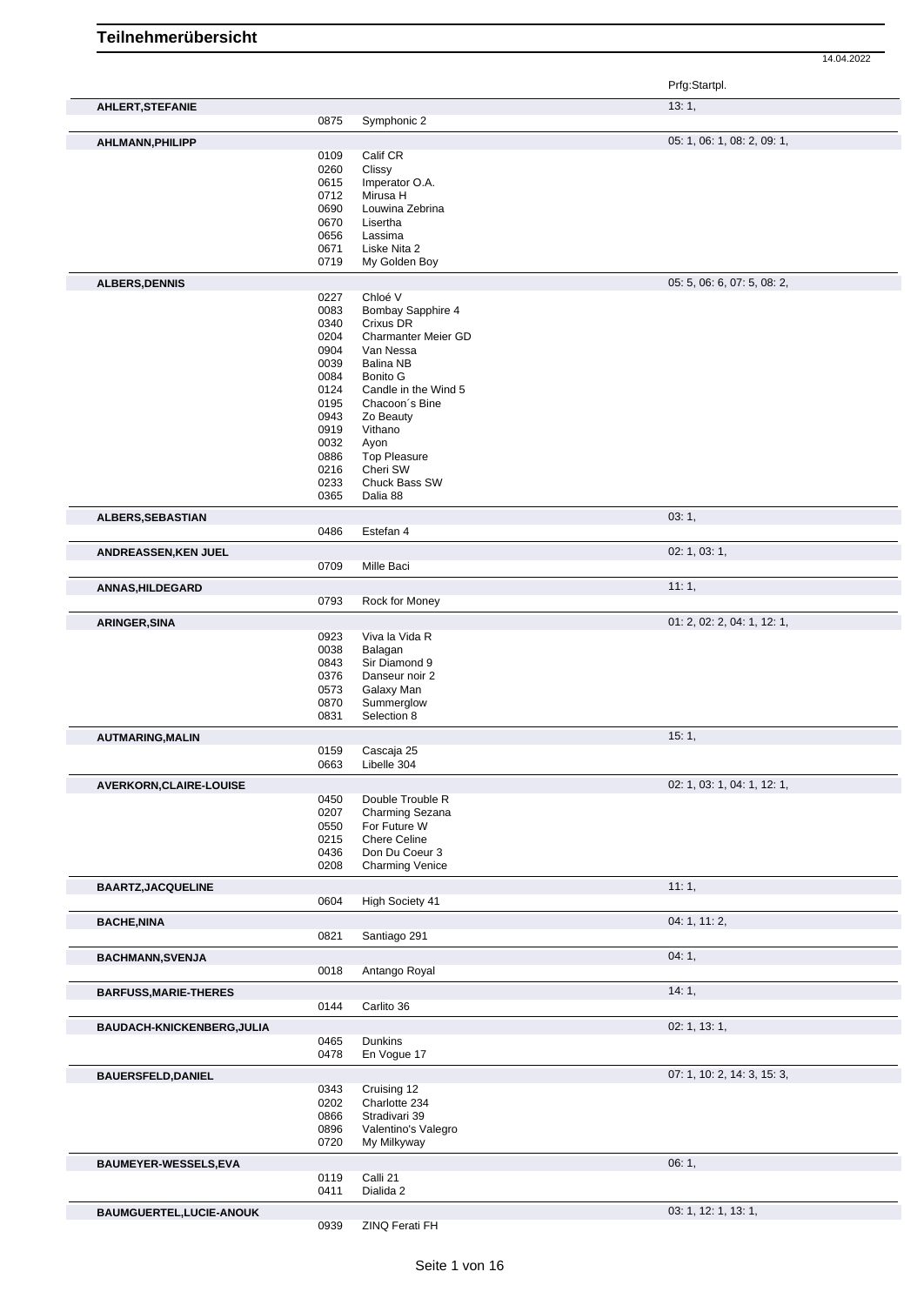14.04.2022 Prfg:Startpl. 0940 ZINQ First Vienna FH **BECKENSTRAETER,ELENA** 0315 Coolman 77 05: 1, 14: 1, 15: 1, 15: 1, 15: 1, 15: 1, 15: 1, 15: 1, 15: 1, 15: 1, 15: 1, 15: 1, 15: 1, 15: 1, 15: 1, 15: 1, 15: 1, 15: 1, 15: 1, 15: 1, 15: 1, 15: 1, 15: 1, 15: 1, 15: 1, 15: 1, 1 Coolman 77 0292 Commissar Carlchen Casparie **BECKER, KATHRIN** 04: 1, **04: 1,** 04: 1, 04: 1, 04: 1, 04: 1, 04: 1, 04: 1, 04: 1, 04: 1, 04: 1, 04: 1, 04: 1, 04: 1, 04: 1, 04: 1, 04: 1, 04: 1, 04: 1, 04: 1, 04: 1, 04: 1, 04: 1, 04: 1, 04: 1, 04: 04: 04: 04: 04: 04: 04: 0366 Dalmore Valeur 0608 Hip Hop VIP 0056 Bella Benicia 6<br>0881 Theos Jern Theos Jern **BECKER, MARLENE** 14: 1, 15: 1, 0243 Citylight 3 **BECKER, PIA** 14: 1, 0908 Veltin S<br>0341 Crowley Crowley B **BECKMANN,FRANZISKA** 02: 1, 03: 1, 12: 1, 03: 1, 12: 1, 03: 1, 12: 1, 03: 1, 12: 1, 03: 1, 12: 1, 03: 1, 12: 1, 0892 Utopica<br>0582 Grace 4 Grace 491 **BECKMANN,MICHAEL 07: 1, 08: 1, 09: 2, 10: 3, 14: 2, 15: 3, 14: 2, 15: 3, 14: 2, 15: 3, 14: 2, 15: 3, 14: 2, 15: 3, 14: 2, 15: 3, 14: 2, 15: 3, 14: 2, 15: 3, 14: 2, 15: 3, 14: 2, 15: 3, 14: 2, 15: 3, 14: 2, 15: 3, 14: 2, 1** 16: 3, 0149 Carlucci 26<br>0316 Cooper 138 0316 Cooper 138<br>0130 Cantanna 4 0130 Cantappa 4<br>0280 Collando vo Collando von Alfen 0100 C'est la vie W 0638 Kendra 17 0863 Steppenwolf VS 0836 Shirley 135 0099 C'est la Vie 244 0823 Santos W 3<br>0127 Candy Boy 3 Candy Boy 31 0263 Co Co Chanel H&S<br>0763 Qu'elle Chance J & Qu'elle Chance J & F Champblan **BECKS,JIL-MARIELLE** 12: 1, 13: 1, 0369 Damon's Dark Rose<br>0361 Daily Diamond 3 0361 Daily Diamond 3<br>0368 Damon's Damiar 0368 Damon's Damiani<br>0598 HBS Golden Glob 0598 HBS Golden Globe<br>0599 HBS Golden Myligh 0599 HBS Golden Mylight NRW<br>0597 HBS Damon's Manitou HBS Damon's Manitou **BENTHAUS,ANTONIA** 07: 1, 08: 1, 08: 1, 08: 1, 08: 1, 08: 1, 08: 1, 09: 1, 09: 1, 09: 1, 09: 1, 09: 1, 09: 1, 09: 1, 09: 1, 09: 1, 09: 1, 09: 1, 09: 1, 09: 1, 09: 1, 09: 1, 09: 1, 09: 1, 09: 1, 09: 1, 09: 1, 09: 1, 09: 1, Lieschen NA 0184 Cavallita **BERNHARDT, MELANIE** 01: 1, 0472 Elano M **BEYER, NICOLE** 14: 1, 0192 Chacco Chocolate<br>0680 Lolita 243 Lolita 243 0223 Chica la Grande RH<br>0364 Dalaris Dalaris **BLENSKI,SINA** 11: 1, Solemio 3 **BOEHNKE,KATHARINA** 07: 1, 09: 1, 09: 1, 09: 1, 09: 1, 09: 1, 09: 1, 09: 1, 09: 1, 09: 1, 09: 1, 09: 1, 09: 1, 09: 1, Valdina van de Fruitkorf **BOETTCHER,BRIGITTE** 07: 2, 08: 2, 0750 Pierro d'Alpen<br>0778 Quite good 6 0778 Quite good 6<br>0180 Cathania 5 Cathania 5 **BOGENSCHUETZ,FRANK** 13: 1, 0505 Fangara Da Silva Fangara Da Silva **BORGMANN,RAPHAELLE** 13: 2, 0610 Hotshot 2 0610 Hotshot 2<br>0567 Fürst Rair 0567 Fürst Rainier<br>0490 Eurodressage 0490 Eurodressage<br>0925 Voyageur 2 Voyageur 2 **BRAUN,NIKLAS** 10: 3, 14: 1, 15: 3, 16: 2, 0192 Chacco Chocolate 10: 2, 10: 2, 10: 3, 14: 1, 15: 3, 16: 2, 0192 Chacco Chocolate<br>0847 Sissy von Senden 0847 Sissy von Senden<br>0680 Lolita 243 0680 Lolita 243<br>0634 Katniss Ev Katniss Everdeen 4 0115 Call me Carlchen 5 0223 Chica la Grande RH<br>0629 K.C. Diana 0629 K.C. Diana<br>0364 Dalaris Dalaris

**BRAUN,NINA VERINA** 03: 1,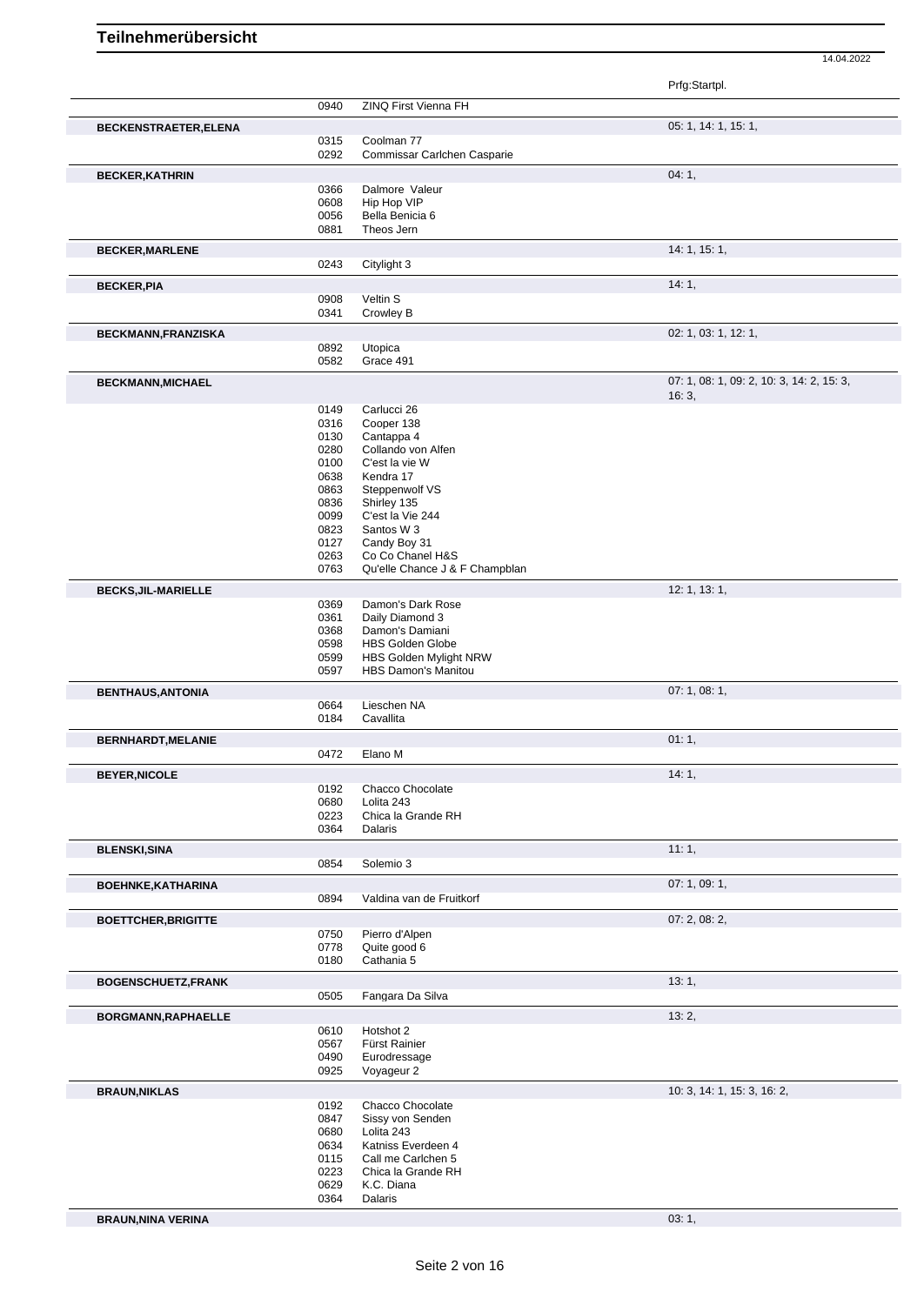|                                  |              |                                      | Prfg:Startpl.               |
|----------------------------------|--------------|--------------------------------------|-----------------------------|
|                                  | 0087         | Borsalino's Fairytale                |                             |
| <b>BRENNINKMEIJER, ALEXANDER</b> |              |                                      | 03:1,                       |
|                                  | 0842         | Sir Conhos                           |                             |
| <b>BRINKMANN, ANNA</b>           |              |                                      | 11:1,                       |
|                                  | 0789         | Remember Me 99                       |                             |
| <b>BRINKMANN, JANA</b>           |              |                                      | 06: 1, 07: 1,               |
|                                  | 0230<br>0241 | Chrismon 3<br>Cirano 6               |                             |
|                                  | 0269         | Coco Chanel 295                      |                             |
|                                  | 0349         | Cupcake 24                           |                             |
|                                  | 0771         | Quing Louie von der Mittelerde       |                             |
| <b>BRINKMANN, MARIUS</b>         |              |                                      | 06: 1, 07: 1, 08: 1, 09: 1, |
|                                  | 0230<br>0241 | Chrismon 3<br>Cirano 6               |                             |
|                                  | 0269         | Coco Chanel 295                      |                             |
|                                  | 0363         | Dakota 505                           |                             |
|                                  | 0300         | Conny K                              |                             |
|                                  | 0349<br>0889 | Cupcake 24<br>Unico 28               |                             |
|                                  | 0259         | Clint 44                             |                             |
|                                  | 0771         | Quing Louie von der Mittelerde       |                             |
|                                  | 0549         | For Fortune 5                        |                             |
|                                  | 0506         | Fangio STO                           |                             |
| <b>BRINKMANN, THERESA</b>        |              |                                      | 11:1,                       |
|                                  | 0917<br>0510 | Vis-r-vis<br>Fashion's Rubin         |                             |
| <b>BRUNE, HEINRICH</b>           |              |                                      | 15: 1, 16: 1,               |
|                                  | 0286         | Come together 7                      |                             |
| <b>BUECKER, JOHANNA</b>          |              |                                      | 08: 1, 09: 1,               |
|                                  | 0314         | Coolio 49                            |                             |
|                                  | 0777         | Quite cute 3                         |                             |
|                                  | 0240         | Cigala Chi Chi                       |                             |
|                                  | 0536<br>0035 | Fiorucci JH<br>Baileey               |                             |
|                                  |              |                                      | 13:1,                       |
| <b>BUECKER,LENA</b>              | 0070         | Bernstein 117                        |                             |
|                                  | 0514         | <b>Feel Festival</b>                 |                             |
| <b>BUEHNER, LAUREN</b>           |              |                                      | 14:1,                       |
|                                  | 0756         | Pluto 80                             |                             |
| <b>BURLAGE,LUCIA</b>             |              |                                      | 11:2,                       |
|                                  | 0566<br>0391 | Fürst Francisko<br>Del mondo da capo |                             |
|                                  |              |                                      |                             |
| <b>BUSACKER, GRETA</b>           |              | 0390 Debby 160                       | 05: 2, 06: 2, 07: 1, 13: 1, |
|                                  | 0262         | Cloudy 6                             |                             |
|                                  | 0648         | LaCala W                             |                             |
|                                  | 0068         | Benny Balou                          |                             |
| <b>CARIUS, LILLI MARIE</b>       |              |                                      | 14:2,                       |
|                                  | 0187<br>0304 | Celine 230<br>Contador 45            |                             |
|                                  | 0202         | Charlotte 234                        |                             |
|                                  | 0326         | Corsar CR                            |                             |
|                                  | 0235         | Ciara 107                            |                             |
|                                  | 0123         | Camica 3                             |                             |
| CARROLL, ELENNA                  |              |                                      | 12:1,                       |
|                                  | 0072         | Beverly Hills 6                      |                             |
| <b>CHRISTIAANS, LARA MARIA</b>   |              |                                      | 02: 1, 12: 1,               |
|                                  | 0761<br>0530 | Qaside MD<br>Finess 190              |                             |
|                                  |              |                                      |                             |
| <b>CIGIC, SARA</b>               | 0480         | Enigma 13                            | 10: 2, 15: 2, 16: 2,        |
|                                  | 0239         | Ciness 2                             |                             |
| <b>CORDES, PIA</b>               |              |                                      | 02: 1, 11: 1,               |
|                                  | 0743         | Pamina 474                           |                             |
|                                  | 0088         | Boston Man 4                         |                             |
| <b>CUPEI, SOPHIA CAROLINE</b>    |              |                                      | 04: 1, 12: 1, 13: 1,        |
|                                  | 0593         | Happy Hugo                           |                             |
|                                  | 0509         | Fashion Week 7                       |                             |
| DAHLKAMP DR., MICHAEL            |              |                                      | 06: 1, 07: 1, 14: 1,        |
|                                  | 0659<br>0743 | Lege Artis 2<br>Pamina 474           |                             |
|                                  | 0005         | Abano D                              |                             |
|                                  | 0254         | Clementine 68                        |                             |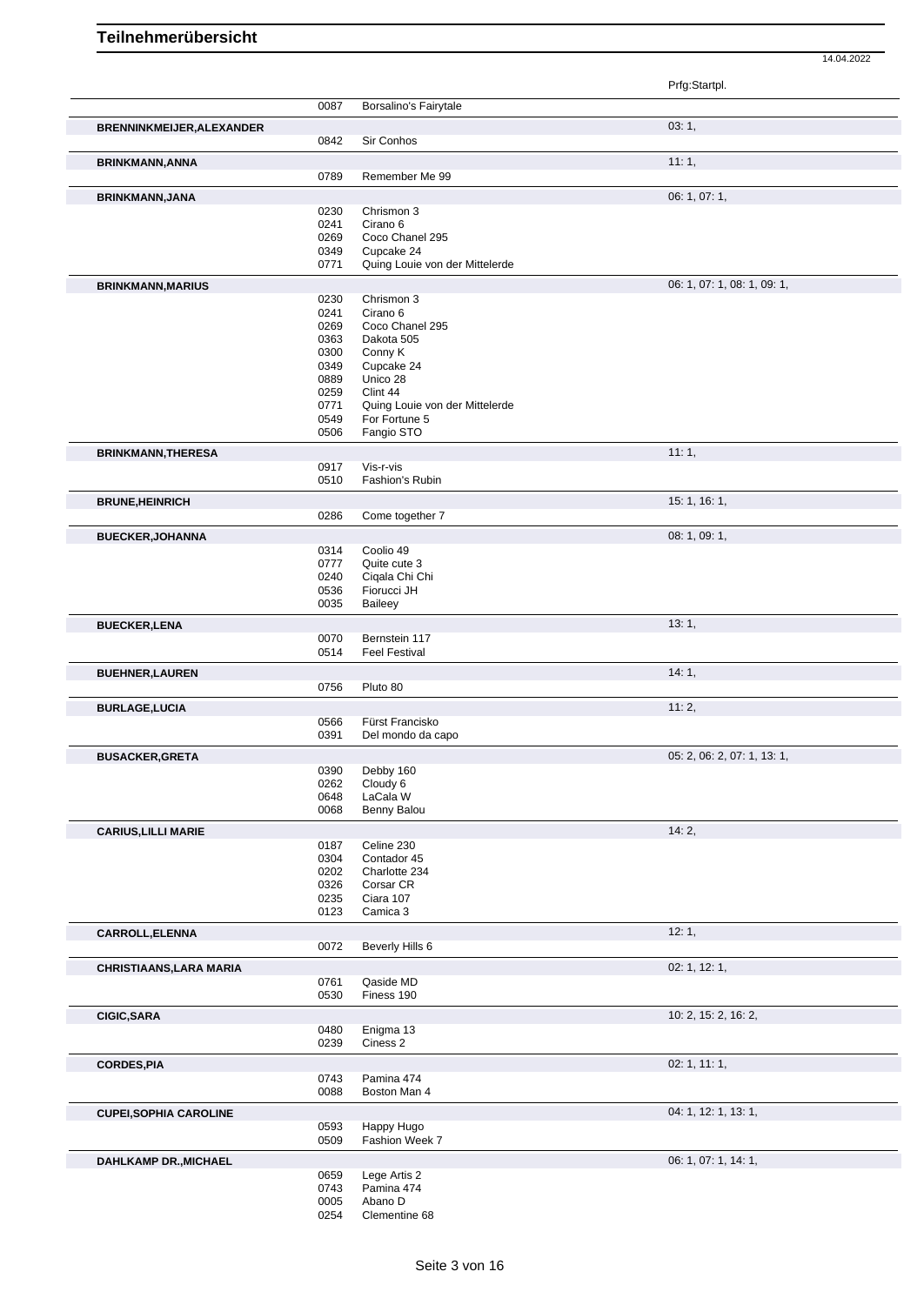|                            |              |                             | 14.04.2022                  |
|----------------------------|--------------|-----------------------------|-----------------------------|
|                            |              |                             |                             |
|                            |              |                             | Prfg:Startpl.               |
|                            | 0306         | Cookie 124                  |                             |
| DAHLKAMP,FELICIA JULIA     |              |                             | 06: 1, 07: 1,               |
|                            | 0659         | Lege Artis 2                |                             |
|                            | 0743         | Pamina 474                  |                             |
|                            | 0716         | Morton D                    |                             |
|                            | 0005<br>0254 | Abano D<br>Clementine 68    |                             |
|                            | 0306         | Cookie 124                  |                             |
|                            | 0030         | Avicii D                    |                             |
|                            |              |                             |                             |
| DECKWITZ, FRANZISKA        |              |                             | 14:1,                       |
|                            | 0727         | Newcastle                   |                             |
| DEIMEL, EVA                |              |                             | 06: 2, 07: 1, 09: 1,        |
|                            | 0350         | Cureda                      |                             |
| DOELGER, ANNA              |              |                             | 12: 1, 13: 1,               |
|                            | 0893         | Vaiana 12                   |                             |
|                            |              |                             |                             |
| DUEDDER,LENA MARIA         |              |                             | 11:1,                       |
|                            | 0913         | Vince 12                    |                             |
| <b>DUEN, DANICA</b>        |              |                             | 02:2,                       |
|                            | 0725         | Neverland WE                |                             |
|                            | 0454         | Dream Date 7                |                             |
|                            | 0457         | DSP Herzzauber D            |                             |
| <b>ECKARDT,FELIX</b>       |              |                             | 14:1,                       |
|                            | 0347         | Cumpel G                    |                             |
|                            |              |                             | 02:1,                       |
| <b>EGERT,ISABEL</b>        | 0515         | Feeling Fine 3              |                             |
|                            |              |                             |                             |
| <b>EINHAUS, CHRISTOF</b>   |              |                             | 05: 1, 06: 1,               |
|                            | 0145         | Carlo 542                   |                             |
|                            | 0129         | Cantano 37                  |                             |
| <b>EMMERICH,LUISA</b>      |              |                             | 13:1,                       |
|                            | 0356         | D' Artagnon 4               |                             |
| <b>ENGBERT, VERA</b>       |              |                             | 04: 1, 12: 1,               |
|                            | 0479         | <b>Engbert's Ribery</b>     |                             |
|                            |              |                             |                             |
| <b>ENTRUP, CAROLIN</b>     |              |                             | 05: 1, 06: 1,               |
|                            | 0766         | Queen 161                   |                             |
|                            | 0178         | Catch my Heart 4            |                             |
| <b>ERCKEN, ANTONIA</b>     |              |                             | 08: 1, 09: 2, 16: 2,        |
|                            | 0310         | Cool Fox HR                 |                             |
|                            | 0210         | Chaya Lotta                 |                             |
|                            | 0705<br>0291 | Massimo 65<br>Comme On      |                             |
|                            | 0788         | Rekordia                    |                             |
|                            | 0779         | Quiwi's Stolz               |                             |
|                            | 0156         | Casalltano PS               |                             |
|                            | 0409         | Diacontina E                |                             |
|                            | 0708         | Messcanto                   |                             |
|                            | 0021         | Apatche H                   |                             |
|                            | 0792         | Robby Lee LOH               |                             |
|                            | 0885<br>0447 | Top Melody 3<br>Dorinator   |                             |
|                            | 0502         | Falitha Sheila              |                             |
|                            | 0006         | Abe II                      |                             |
|                            | 0585         | Grillon de Fontaine         |                             |
|                            | 0700         | Macho DDH                   |                             |
| <b>ESSEN,KATHARINA VON</b> |              |                             | 05: 2, 06: 2, 07: 3, 08: 2, |
|                            | 0075         | Bien-Aimee De La Lionne NRW |                             |
|                            | 0097         | C - Loona NRW               |                             |
|                            | 0666         | Lillit 5                    |                             |
|                            | 0198         | Channsett                   |                             |
|                            | 0729         | Nikita 528                  |                             |
|                            | 0339         | Crime is Colin              |                             |
|                            | 0824         | Sapphire 12                 |                             |
|                            | 0267<br>0858 | Coco Cabana 14<br>ST-Line   |                             |
|                            | 0583         | Grato GiH                   |                             |
|                            | 0691         | Lucy La Douce               |                             |
|                            | 0675         | Livella Blue                |                             |
|                            | 0294         | Compte de Caderausse        |                             |
|                            | 0172         | Castle Auction              |                             |
|                            | 0612         | I love Iris                 |                             |
|                            | 0001         | A - Loonar T                |                             |
|                            | 0111         | Calina 116                  |                             |
|                            | 0734         | Obora's Laura               |                             |
| <b>EVERKAMP,CALVIN</b>     |              |                             | 10:1,                       |
|                            | 0723         | Mylord Cantini              |                             |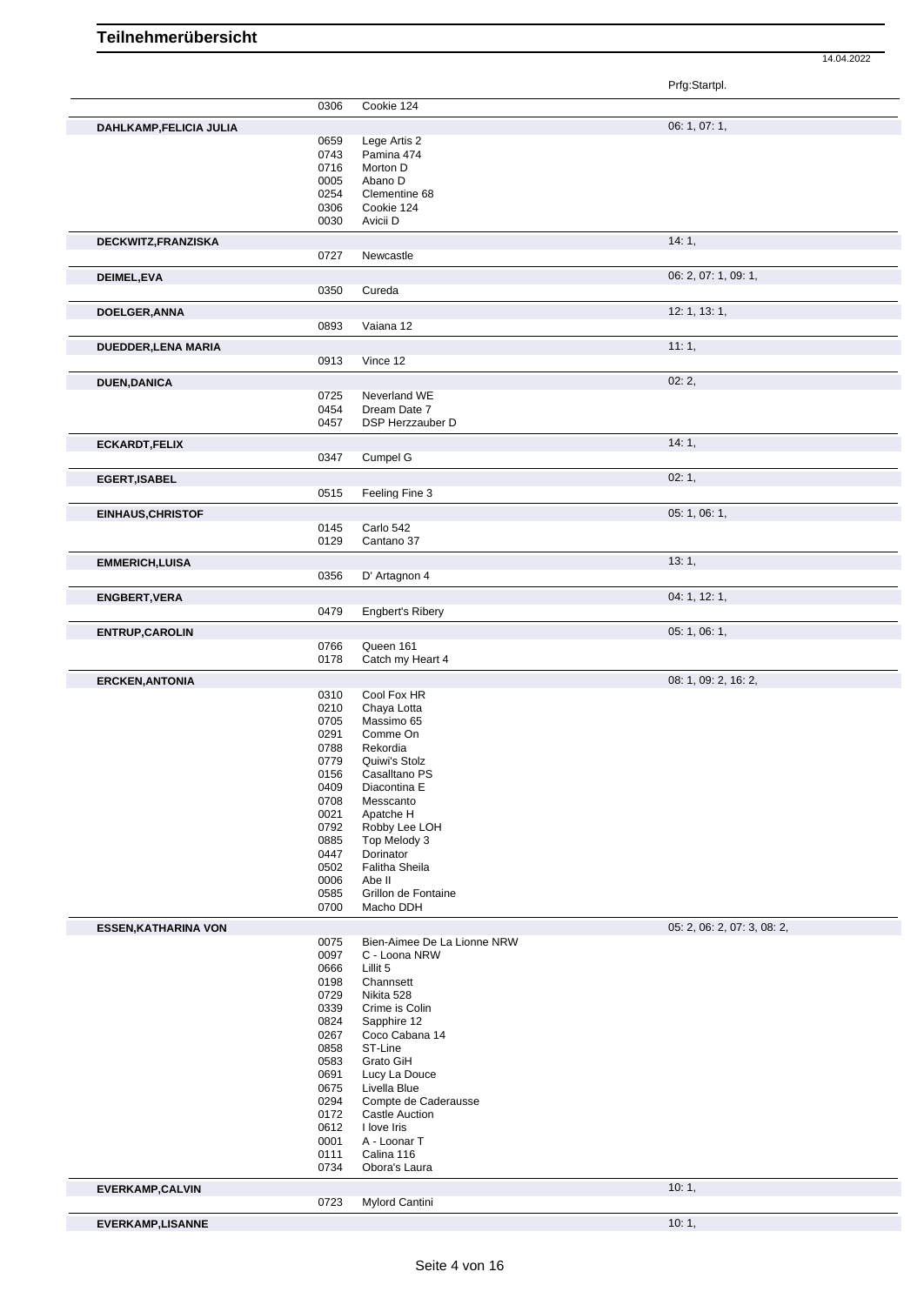|                                |              |                                          | Prfg:Startpl.                      |
|--------------------------------|--------------|------------------------------------------|------------------------------------|
|                                | 0332         | Cotrapalli                               |                                    |
|                                |              |                                          |                                    |
| <b>FARWICK, CAROLINE</b>       | 0384         | Dave's Dakota                            | 02:1,                              |
|                                |              |                                          |                                    |
| <b>FASSBENDER, JANA</b>        | 0622         | Janique 3                                | 11:1,                              |
|                                | 0592         | Habsburg's Hofrätin                      |                                    |
| <b>FIEDRICH, CHRISTINA</b>     |              |                                          | 06: 1, 07: 1,                      |
|                                | 0686         | Loriot 378                               |                                    |
|                                | 0926         | Vrechdachs H                             |                                    |
| <b>FIESELER, ANNA VANESSA</b>  |              |                                          | 03:1,                              |
|                                | 0385         | Davidson 10                              |                                    |
| <b>FINKE, JANINA</b>           |              |                                          | 01: 2, 02: 2,                      |
|                                | 0827         | Schierensees Moin Moin                   |                                    |
|                                | 0936<br>0868 | Zeemann VIP<br>Stuart Little 33          |                                    |
|                                | 0528         | Final Countdown VIP                      |                                    |
|                                | 0414         | Diamond Forever VIP                      |                                    |
| <b>FISHER, JOANNA</b>          |              |                                          | 03:1,                              |
|                                | 0722         | Mydas                                    |                                    |
| <b>FRANZ, SINA</b>             |              |                                          | 13:1,                              |
|                                | 0773         | Quinntus 2                               |                                    |
| FRENKEL, ANN-KATHRIN           |              |                                          | 11:2,                              |
|                                | 0665         | Light of Hope                            |                                    |
|                                | 0783<br>0346 | Quo Vadis 58<br>Cubanero F               |                                    |
|                                | 0027         | Avalon 327                               |                                    |
|                                | 0181         | Catilina                                 |                                    |
|                                | 0527         | Filly Fay                                |                                    |
| <b>FRIE, MICHELLE</b>          |              |                                          | 10: 1, 14: 1, 15: 1,               |
|                                | 0168         | Cassila Lou                              |                                    |
| <b>FRIEDS, JOHANNA SOPHIE</b>  |              |                                          | 04:1,                              |
|                                | 0633         | Kastello L                               |                                    |
| <b>GAWRONSKI, NINA</b>         |              |                                          | 01:2,                              |
|                                | 0603<br>0518 | Hesselteichs A Rising Star<br>Feingold N |                                    |
|                                |              |                                          | 16:1,                              |
| <b>GEDIGK, THOMAS</b>          | 0275         | Coelestin Frodewin                       |                                    |
| <b>GEORG, ANNA</b>             |              |                                          | 10:1,                              |
|                                | 0661         | Lenin 12                                 |                                    |
|                                | 0535         | Fiona 512                                |                                    |
|                                | 0222<br>0602 | Chica 166                                |                                    |
|                                |              | Hermine de Lux G                         |                                    |
| <b>GESSMANN, SABRINA</b>       | 0649         | Ladies First 7                           | 03: 1, 04: 1,                      |
|                                | 0808         | S Rockyna                                |                                    |
|                                | 0045         | Bambi 138                                |                                    |
|                                | 0613         | I'm Gio Deluxe                           |                                    |
|                                | 0092<br>0452 | <b>Brusha</b><br>Dr. Dee 3               |                                    |
|                                | 0399         | Der kleine Prinz 45                      |                                    |
|                                | 0524         | Fidelia 205                              |                                    |
| <b>GRAÉ, DANIELA</b>           |              |                                          | 05:1,                              |
|                                | 0104         | Cadorico                                 |                                    |
| <b>GRIEWEL, ALINA</b>          |              |                                          | 11:1,                              |
|                                | 0687<br>0786 | Los Baros<br>Rastella Ragazzina          |                                    |
|                                | 0710         | Milli Royal                              |                                    |
| <b>GRIPSHOEVER, LEONIE</b>     |              |                                          | 04: 1, 13: 1,                      |
|                                | 0047         | Batida 121                               |                                    |
| <b>GROENING, BO CHIARA</b>     |              |                                          | 08: 1, 09: 1, 14: 1, 15: 2, 16: 1, |
|                                | 0271         | Cocolino 5                               |                                    |
|                                | 0897         | Valeria 30                               |                                    |
| <b>GROSSE HOLZ, JULIA</b>      |              |                                          | 01:1,                              |
|                                | 0561         | Freude AF                                |                                    |
| GROSSE-OETRINGHAUS, LINDA      |              |                                          | 05: 1, 06: 1,                      |
|                                | 0060         | Bellinis Bambina                         |                                    |
| <b>GROSSE-OETRINGHAUS, PIA</b> |              |                                          | 14: 2, 15: 2,                      |
|                                | 0224         | Chickimicki 3                            |                                    |
|                                | 0636         | Kayadeva van Klaverborch                 |                                    |
| GROSSHEIMANN, MAYRA            | 0496         | Fabiola 302                              | 11:1,                              |
|                                |              |                                          |                                    |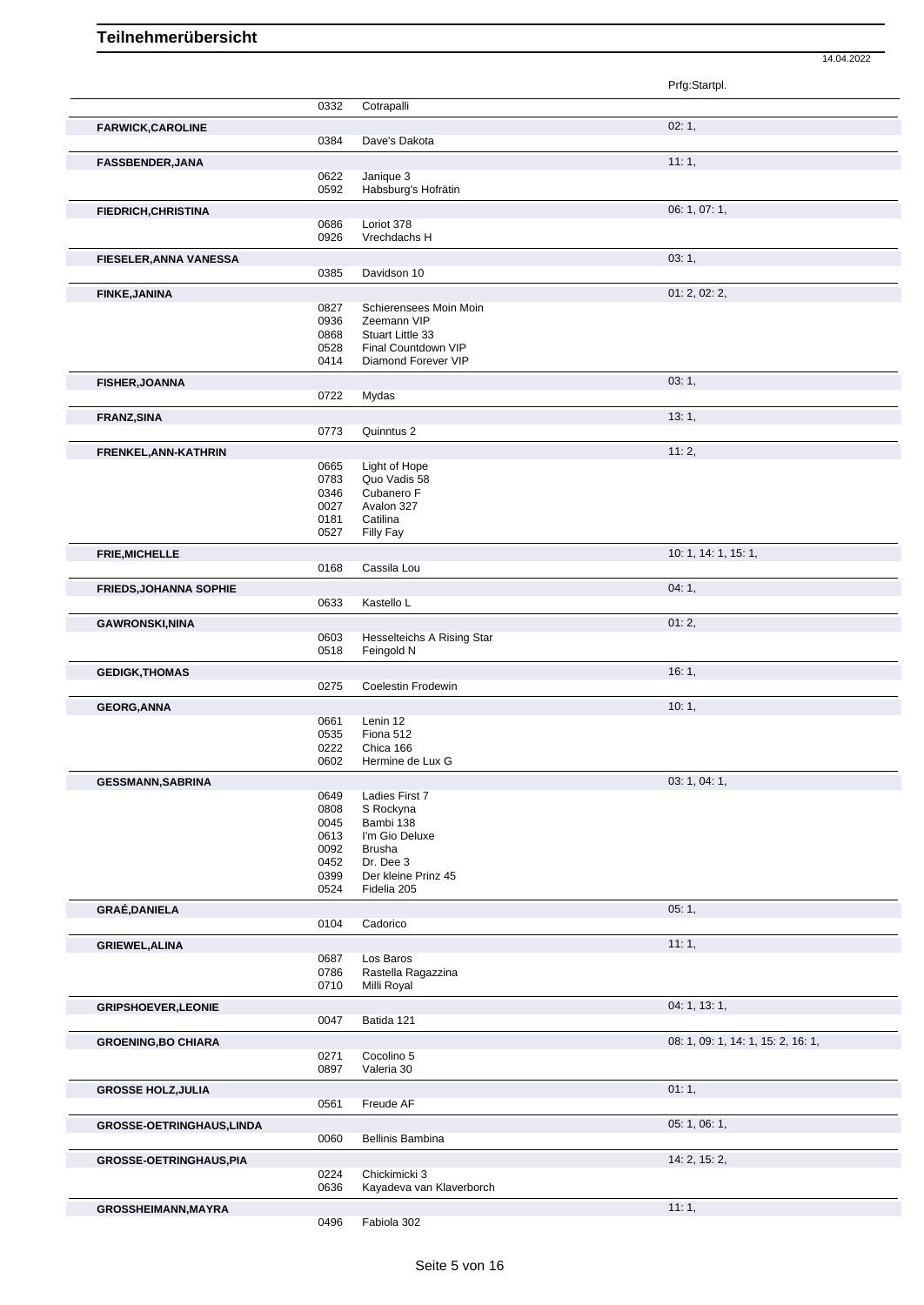Prfg:Startpl. **HACHENEY,DANIELA** 04: 1, 04: 1, 04: 1, 0556 Franz-Ferdienand 0556 Franz-Ferdienand<br>0543 Florence la cinquique Florence la cinquicme **HANGEBRUCH,HANNAH** 05: 1, 14: 1, 15: 1, 0049 Baumann's Cherie 0640 Kinka 4 **HASKAMP,ALYSSA** 01: 1, 03: 2, 04: 1, 11: 1, 0913 Vince 12 0470 Einfach Easy 0937 Zera 28 0147 Carlotta HB<br>0023 Arizona AK Arizona AK **HASSENBUERGER, PHILIPP** 0810 S-Line J<br>0810 S-Line J 0810 S-Line J<br>0228 Chloey Chloey **HAUTKAPPE,ANDREA** 11: 1, Weldoni **HAUWE, CHRISTINE** 08: 1, 10: 1, 10: 1, 10: 1, 10: 1, 09: 1, 10: 1, 09: 1, 10: 1, 09: 1, 10: 1, 09: 1, 10: 1, 0257 Cleopatra 258<br>0333 Countess 24 0333 Countess 24<br>0312 Coole Lotte H 0312 Coole Lotte H<br>0190 César H César H **HAUWE, KERSTIN MARIA** 15: 1, 2009 15: 1, 2009 15: 1, 2009 15: 1, 2009 15: 1, 2009 15: 1, 2009 15: 1, 2009 15: 1, 2009 15: 2009 15: 2009 15: 2009 15: 2009 15: 2009 15: 2009 15: 2009 15: 2009 15: 2009 15: 2009 15: 2009 15: 0333 Countess 24<br>0312 Coole Lotte F Coole Lotte H **HEIDE,KATHARINA VON DER 14: 1, 15: 1, 16: 1, 16: 1, 16: 1, 16: 1, 16: 1, 16: 1, 16: 1, 16: 1, 16: 1, 16: 1, 16: 1,** 0775 Quintus 117 **HEIN,MAREEN** 01: 1, 02: 1, 11: 1, 0900 Valido's Perfect P<br>0702 Magalie 8 0702 Magalie 8 Danika 14 **HELD,JOHANNA** 14: 1, 15: 1, 0645 La Calino **HENGST,ANJA** 11: 1, 0681 London Pride 2 **HESSE,FELIZITAS** 04: 1, 04: 1, 04: 1, 04: 1, 04: 1, 04: 1, 04: 1, 04: 1, 04: 1, 04: 1, 04: 1, 04: 1, 04: 1, 04: 1, 04: 1, 04: 1, 04: 1, 04: 1, 04: 1, 04: 1, 04: 1, 04: 1, 04: 1, 04: 1, 04: 1, 04: 1, 04: 1, 04: 1, 04: 1, 0 0107 Cajou 14 **HINZ,MELANIE** 11: 1, 0811 Safir Al Julimah xx **HOECKE,HANNA** 06: 1, 07: 1, 14: 1, 0769 Querida H<br>0749 Phinox 2 0749 Phinox 2<br>0175 Catalunia Catalunia 2 **HOECKENKAMP,LENA** 08: 1, 09: 1, 09: 1, 09: 1, 09: 1, 09: 1, 09: 1, 09: 1, 09: 1, 09: 1, 09: 1, 09: 1, 09: 1, 09: 1, 09: 1, 09: 1, 09: 1, 09: 1, 09: 1, 09: 1, 09: 1, 09: 1, 09: 1, 09: 1, 09: 1, 09: 1, 09: 1, 09: 1, 09: 1, Anicma **HOEFLER,LENNEA** 04: 1, Don Juan DeMarco 3 **HOEING,FRIEDERIKE** 11: 2,<br>
0015 Alposa's Mister Murphy 0015 Alposa's Mister Murphy<br>0469 Einfach Charmant Einfach Charmant **HOELSCHER, KATHARINA** 0303 Conrad H<br>0303 Conrad H Conrad H **HOENIG,SILKE** 06: 2, 07: 2, 09: 2, 14: 1, 15: 1, 0901 Valparaiso 7 0136 Captain Hannes<br>0713 Miss Million 0713 Miss Million<br>0711 Million Voice **Million Voices** 0270 Cocolinchen 0137 Capture of Hope 0623 Jeffrey 18 **HOEWER, MONA MARIE** 14: 2, 15: 2, 16: 1, 2, 15: 2, 16: 1, 2, 15: 2, 16: 1, 2, 15: 2, 16: 1, 2, 15: 2, 16: 1, 2, 15: 2, 16: 1, 2, 15: 2, 16: 1, 2, 15: 2, 16: 1, 2, 15: 2, 16: 1, 2, 15: 2, 16: 1, 2, 15: 2, 16: 1, 2, 15: 2, 0802 Royal Flash DH<br>0903 Van de Upper C 0903 Van de Upper Class DH<br>0098 C'est L'amour 3 C'est L'amour 3 0790 Rio DH<br>0323 Cornet's 0323 Cornet's Girl 3<br>0135 Capricciosa 5 0135 Capricciosa 5<br>0744 Pandora DH 0744 Pandora DH<br>0639 Kimbel S Kimbel S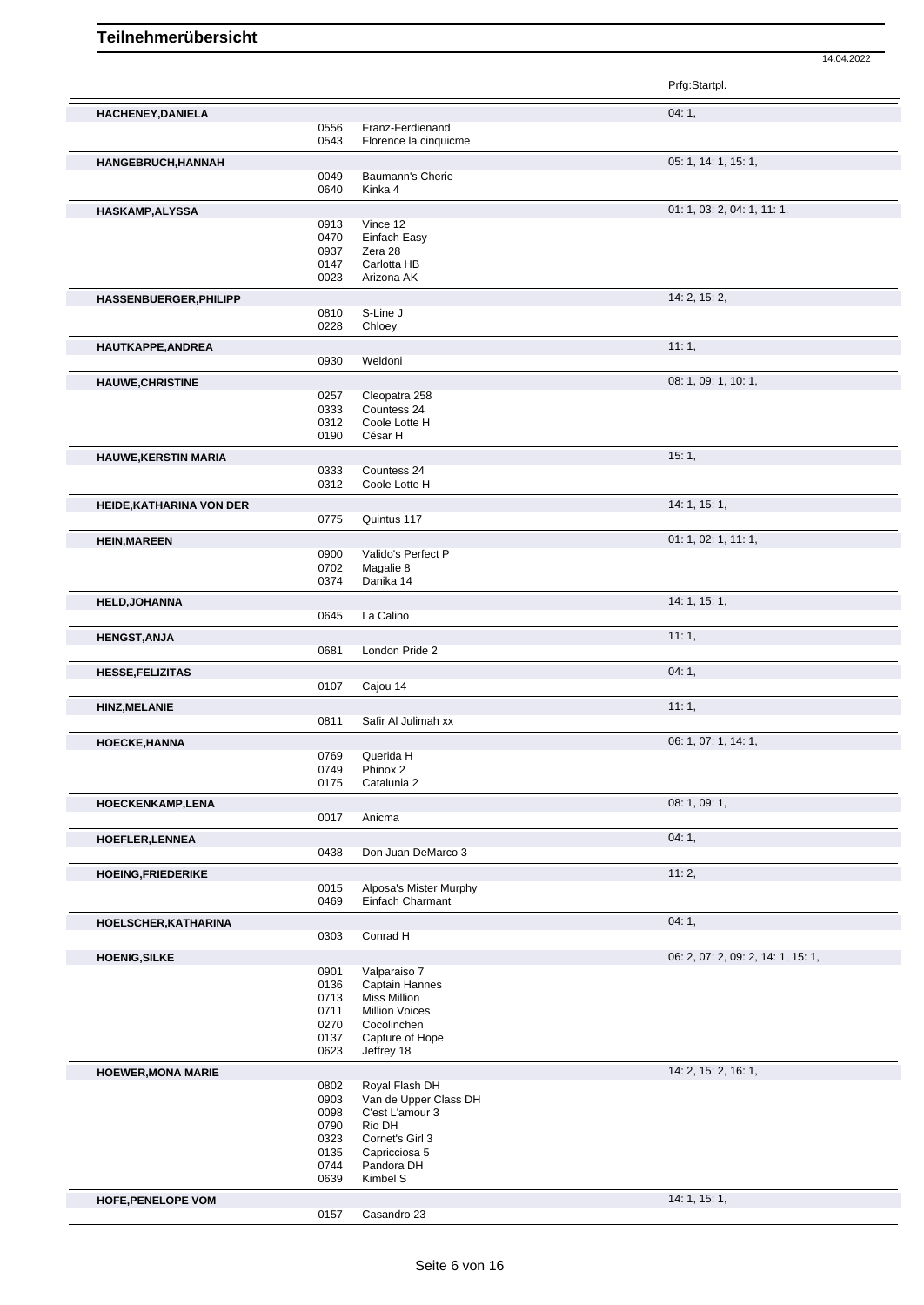|                                 |              |                                            | Prfg:Startpl.               |
|---------------------------------|--------------|--------------------------------------------|-----------------------------|
| <b>HUNKE, JESSICA</b>           |              |                                            | 11:1,                       |
|                                 | 0091         | <b>Brown Bonita</b>                        |                             |
| HUPP-STEINHAGE, LORENZA         | 0053         | <b>Bel Fleur</b>                           | 13:1,                       |
| JAKUBASS, NADINE                |              |                                            | 03: 1, 04: 1,               |
|                                 | 0446         | Dorina 1019                                |                             |
| JUERGENS, KATHARINA             | 0565         | Für Jan                                    | 05: 1, 06: 1, 14: 1, 15: 1, |
|                                 | 0173         | Cat-ja                                     |                             |
|                                 | 0809         | S'Superman                                 |                             |
| <b>KAMPE, VALERIE</b>           |              |                                            | 15: 1, 16: 1,               |
|                                 | 0672<br>0678 | Lissadora EA<br>Livya EA                   |                             |
|                                 | 0026         | Atomic Fire                                |                             |
| <b>KARNS, FLORIAN</b>           |              |                                            | 09: 1, 15: 2,               |
|                                 | 0682         | London's La vie                            |                             |
|                                 | 0258<br>0770 | Clim bim<br>Quincy R                       |                             |
|                                 | 0152         | Cartier 129                                |                             |
| <b>KASTNER, JENNIFER</b>        |              |                                            | 11:1,                       |
|                                 | 0555         | Franz von Kastner                          |                             |
| <b>KEMPFER, KATHRIN</b>         |              |                                            | 14:2,                       |
|                                 | 0295<br>0219 | Con Silva<br>Chiara 375                    |                             |
|                                 |              |                                            |                             |
| KEMPFER-WALTER, ANNA            | 0132         | Capello 35                                 | 05: 2, 06: 2, 07: 1, 15: 2, |
|                                 | 0388         | Dealer I                                   |                             |
|                                 | 0266         | Cocktail 57                                |                             |
|                                 | 0494<br>0697 | Faberge's hero 3<br>Lumwana                |                             |
|                                 | 0492         | Everquest                                  |                             |
|                                 | 0004         | Ab geht's 3                                |                             |
|                                 | 0601         | Hemesis Armor                              |                             |
| <b>KIENBAUM, FLORINE</b>        |              |                                            | 12: 1, 13: 2,               |
|                                 | 0397<br>0574 | Deodoro 3<br>Game of Thrones               |                             |
|                                 | 0820         | Sandrine 15                                |                             |
|                                 | 0830         | Secret Sunshine 3                          |                             |
|                                 | 0476         | Emilia Galotti 10                          |                             |
| <b>KLENKE, SVETLANA</b>         | 0058         | <b>Belle Dream</b>                         | 03:1,                       |
|                                 |              |                                            |                             |
| <b>KNAPMOELLER, MAIK</b>        | 0800         | Rosewood 6                                 | 04: 1, 13: 1,               |
|                                 | 0442         | Donna Elena 4                              |                             |
|                                 | 0625         | Joblesse                                   |                             |
| <b>KNICKENBERG,LUISA</b>        | 0473         | Elliot 156                                 | 01:1,                       |
|                                 |              |                                            | 05: 1, 06: 1, 07: 2, 08: 2, |
| <b>KNORR, PAULINE</b>           | 0029         | Aviador                                    |                             |
|                                 | 0321         | Cornefino                                  |                             |
|                                 | 0605<br>0076 | <b>Highland White</b><br><b>Big Tender</b> |                             |
|                                 | 0935         | Zavattini                                  |                             |
|                                 | 0205         | Charmeur Blanc                             |                             |
|                                 | 0887         | Tullibards Tick the Boxes                  |                             |
| KNUEHL, SAMIRA NINJA            |              |                                            | 12: 1, 13: 2,               |
|                                 | 0534<br>0066 | Finoglio<br>Ben Johnson 4                  |                             |
|                                 |              |                                            | 11:1,                       |
| KOCH, LAURA                     | 0581         | Good-Morning M                             |                             |
| KORTMANN, JESSICA               |              |                                            | 11:1,                       |
|                                 | 0829         | Secret One                                 |                             |
| KOSANETZKI, RALF                |              |                                            | 07:1,                       |
|                                 | 0846         | Sir Shorty 3                               |                             |
| <b>KREMERSKOTHEN, NENA</b>      |              |                                            | 10:2,                       |
|                                 | 0311         | Cool Running K                             |                             |
|                                 | 0426         | Django Unchained K                         |                             |
|                                 |              |                                            | 01:1,                       |
| <b>KREMERSKOTHEN, STEPHANIE</b> |              |                                            |                             |
|                                 | 0487         | Estellé                                    |                             |
| <b>KROKER, UMA HELENA</b>       | 0766         | Queen 161                                  | 14: 1, 15: 1,               |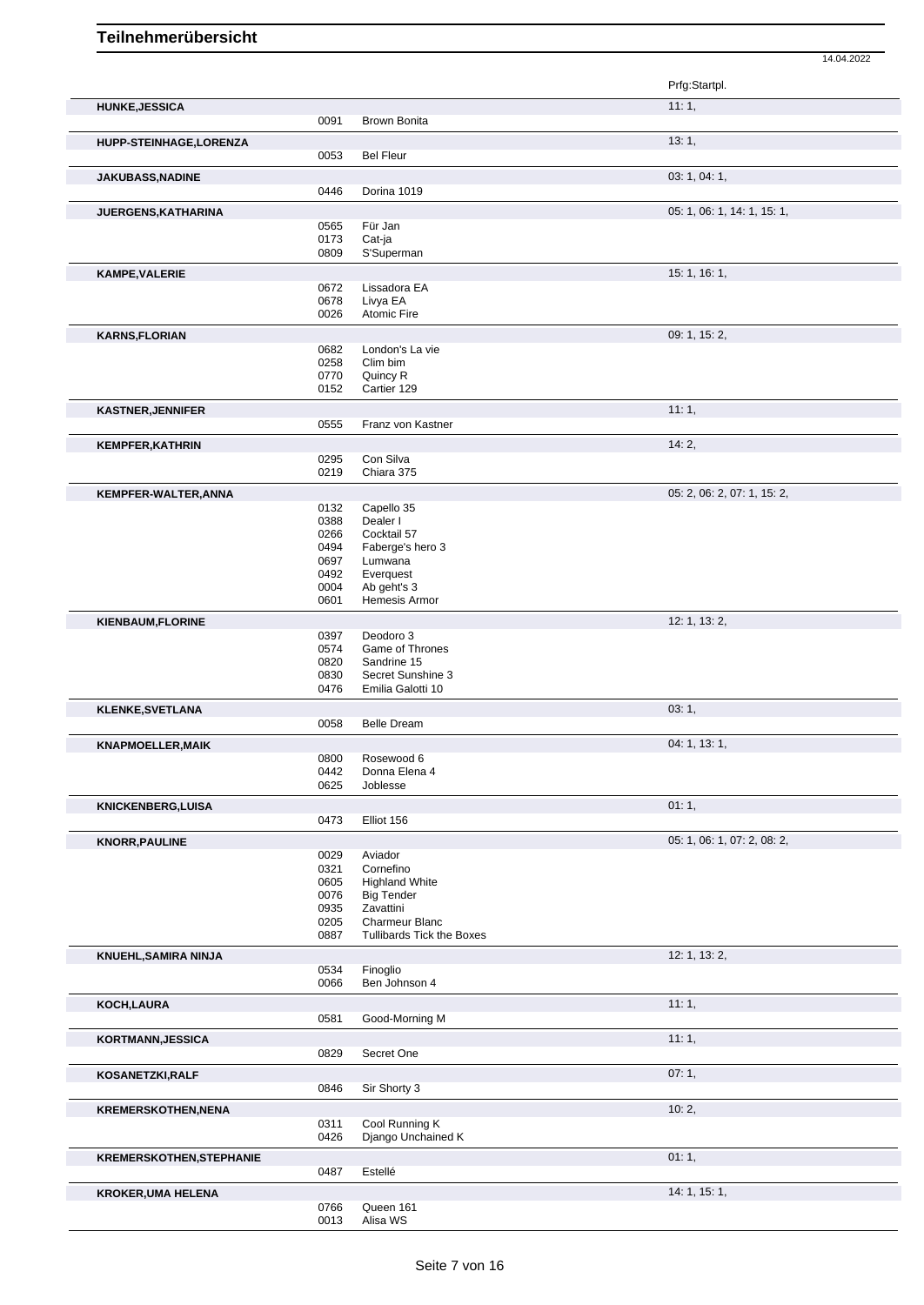|                        |              |                                            | Prfg:Startpl.                      |
|------------------------|--------------|--------------------------------------------|------------------------------------|
| <b>KSOLL, MAIKE</b>    |              |                                            | 12:1,                              |
|                        | 0554         | Four Roses 7                               |                                    |
| <b>KUEMER, VANESSA</b> |              |                                            | 06: 1, 07: 1,                      |
|                        | 0019<br>0398 | Antigone 122<br>Dequila Sunrise            |                                    |
|                        | 0746         | Perigueux's Paula                          |                                    |
| KUPZOG, JACQUELINE     |              |                                            | 13:1,                              |
|                        | 0460         | <b>Duke 236</b>                            |                                    |
| LANGEHANENBERG, HELEN  |              |                                            | 01: 2, 02: 2, 03: 1, 12: 2, 13: 2, |
|                        | 0782<br>0580 | Qunterbunt<br>Golden Romance Malleret PS   |                                    |
|                        | 0934         | Zaeta de Malleret                          |                                    |
|                        | 0456         | DSP Danny Cool                             |                                    |
|                        | 0643<br>0455 | Kwahu<br>Dreikäsehoch                      |                                    |
|                        | 0927         | Vuelve                                     |                                    |
|                        | 0660         | Legend of Toto Evo                         |                                    |
| LATUSSEK, JANA         |              |                                            | 01:1,                              |
|                        | 0895         | Valencia 128                               |                                    |
| LAWNICZEK, JANINA      |              |                                            | 11:1,                              |
|                        | 0529         | Fine Lady 8                                |                                    |
| <b>LECUONA, MANUEL</b> |              |                                            | 09:1,                              |
|                        | 0170<br>0483 | Cassius 82<br>Epona 68                     |                                    |
|                        |              |                                            | 05: 1, 06: 1, 07: 1,               |
| LEHMKUHL, JANA         | 0082         | <b>Boby Buster</b>                         |                                    |
|                        | 0651         | Lanzelot 142                               |                                    |
| <b>LENSMANN, EMILY</b> |              |                                            | 14:1,                              |
|                        | 0774         | Quintana 27                                |                                    |
| <b>LENTZEN, JASMIN</b> |              |                                            | 11:1,                              |
|                        | 0372         | Dancing Lady 18                            |                                    |
|                        | 0929         | Wanna be Whitney                           |                                    |
| LEUBE, SOPHIE          | 0600         | Heda 3                                     | 05: 2, 06: 2, 07: 2,               |
|                        | 0620         | <b>Isselhook's Asaro</b>                   |                                    |
|                        | 0732         | Nofretete 15                               |                                    |
|                        | 0621<br>0002 | <b>Isselhook's Outstanding</b><br>A l'Elue |                                    |
|                        | 0572         | <b>Future Stars Helis</b>                  |                                    |
| <b>LIGGES, MARIE</b>   |              |                                            | 06: 2, 07: 2, 10: 2,               |
|                        | 0396         | Dembelé L                                  |                                    |
|                        | 0805<br>0121 | Ruby Go L<br>Camalita L                    |                                    |
|                        | 0200         | Charlie L 3                                |                                    |
|                        | 0380         | Dargo L                                    |                                    |
|                        | 0014<br>0118 | All I want L<br>Callao L                   |                                    |
|                        | 0296         | Con Star L                                 |                                    |
|                        | 0221         | Chiavari L                                 |                                    |
|                        | 0211<br>0154 | Chazam 2<br>Casablanca L                   |                                    |
|                        | 0246         | Clarienne                                  |                                    |
|                        | 0419         | Dinozzo L 3                                |                                    |
|                        | 0183<br>0213 | Catull 7<br>Chellci Orange L               |                                    |
| LINDROOS, SARA         |              |                                            | 05: 2, 06: 2, 07: 1, 08: 1,        |
|                        | 0520         | Felidae 16                                 |                                    |
|                        | 0511         | Faun 45                                    |                                    |
|                        | 0016<br>0142 | Amigo 1841<br>Carla 251                    |                                    |
|                        | 0355         | Cwept 4                                    |                                    |
|                        | 0161         | Casco Bravo                                |                                    |
|                        | 0309<br>0106 | Cool Cent<br>Cairo 54                      |                                    |
|                        | 0330         | Cosmos 87                                  |                                    |
|                        | 0251         | Classic 56                                 |                                    |
|                        | 0308<br>0853 | Cool Boy 38<br>Solaia 5                    |                                    |
|                        | 0394         | Delon 20                                   |                                    |
|                        | 0942         | Zirocco's Pleasure                         |                                    |
|                        | 0416<br>0432 | Diana 1186<br>Domina 228                   |                                    |
|                        | 0693         | Lugana 110                                 |                                    |
|                        | 0264         | Coach 16                                   |                                    |
|                        | 0430<br>0877 | Dollar Girl 66<br>Tanquillo                |                                    |
|                        | 0360         | Daily 22                                   |                                    |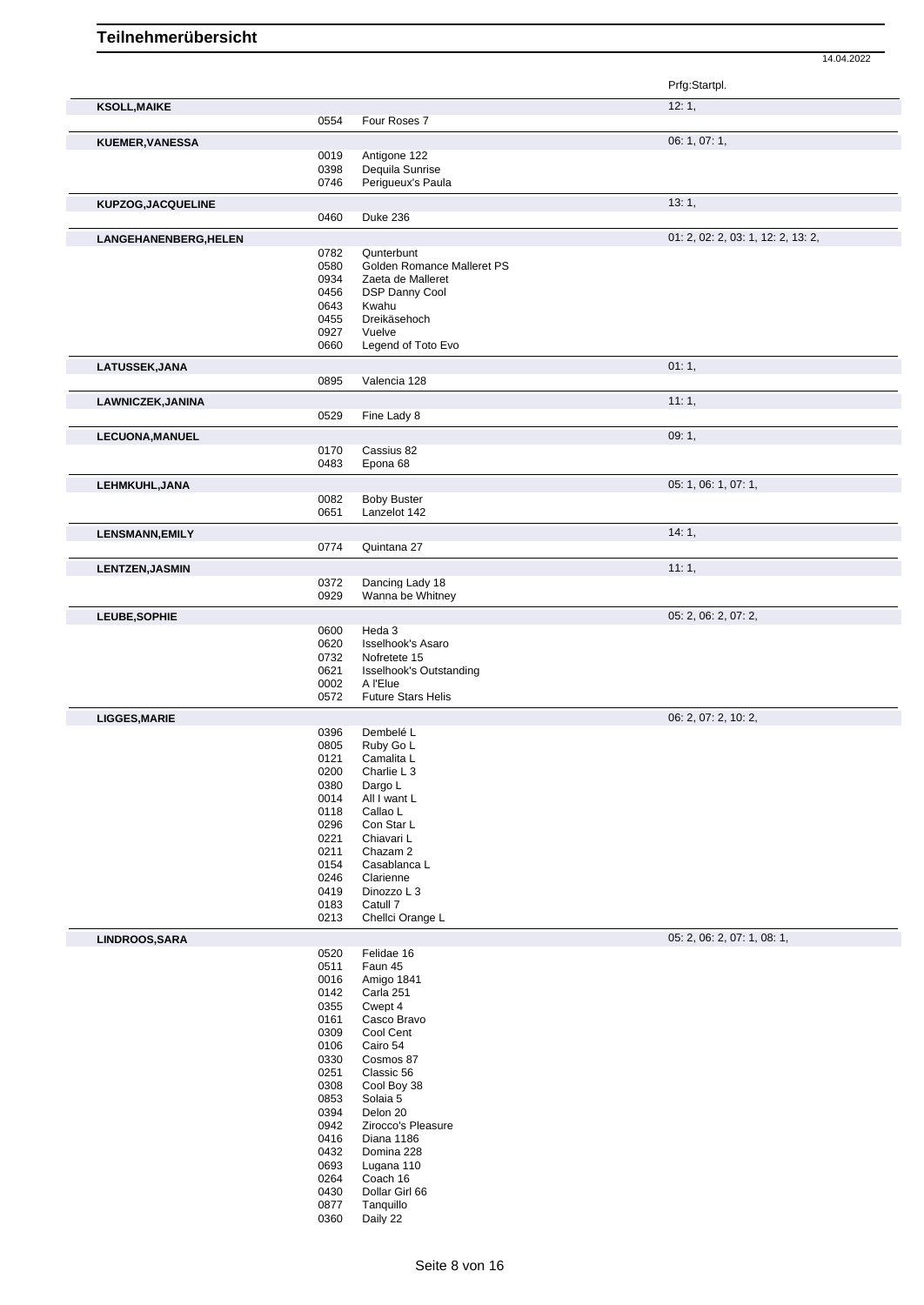Prfg:Startpl.

|                              | 0373 | Danger 76         |                                    |
|------------------------------|------|-------------------|------------------------------------|
|                              | 0745 | Penelope Blue     |                                    |
|                              | 0138 | Cardhu Z          |                                    |
|                              |      |                   |                                    |
| LINTULA, ANNIINA             |      |                   | 05: 2, 06: 2, 07: 1,               |
|                              | 0805 | Ruby Go L         |                                    |
|                              | 0121 | Camalita L        |                                    |
|                              | 0200 | Charlie L 3       |                                    |
|                              |      |                   |                                    |
|                              | 0380 | Dargo L           |                                    |
|                              | 0014 | All I want L      |                                    |
|                              | 0118 | Callao L          |                                    |
|                              | 0296 | Con Star L        |                                    |
|                              | 0221 | Chiavari L        |                                    |
|                              |      |                   |                                    |
|                              | 0211 | Chazam 2          |                                    |
|                              | 0154 | Casablanca L      |                                    |
|                              | 0419 | Dinozzo L 3       |                                    |
|                              | 0183 | Catull 7          |                                    |
|                              | 0213 | Chellci Orange L  |                                    |
|                              |      |                   |                                    |
| <b>LOBECK, ESTHER</b>        |      |                   | 02:1,                              |
|                              | 0402 | Despacito 27      |                                    |
|                              |      |                   |                                    |
| <b>LORCH, RAINER</b>         |      |                   | 06: 1, 08: 2, 09: 1, 14: 1,        |
|                              | 0888 | Tuuls             |                                    |
|                              | 0879 | Te Coolala        |                                    |
|                              | 0707 | Merci Peru        |                                    |
|                              |      |                   |                                    |
| LORRA, JANA                  |      |                   | 11:1,                              |
|                              |      |                   |                                    |
|                              | 0445 | Donovan 114       |                                    |
| LUEBKE, LEONIE               |      |                   | 04: 1, 13: 1,                      |
|                              |      |                   |                                    |
|                              | 0818 | Samurai-Rock      |                                    |
|                              | 0024 | Armani-Dylong     |                                    |
|                              |      |                   |                                    |
| LUEDKE, LILIANA              |      |                   | 11:1,                              |
|                              | 0740 | Painted Sam       |                                    |
|                              |      |                   |                                    |
| <b>MALKOWSKI, PIA</b>        |      |                   | 11:1,                              |
|                              | 0318 | Cooper L          |                                    |
|                              |      |                   |                                    |
| <b>MAU, KATHARINA</b>        |      |                   | 07: 1, 08: 1,                      |
|                              | 0647 | Labanta           |                                    |
|                              |      |                   |                                    |
| <b>MELIS, CHIARA</b>         |      |                   | 05:1,                              |
|                              | 0007 | Adagio 112        |                                    |
|                              |      |                   |                                    |
| <b>MENDE, MAIKE</b>          |      |                   | 01:1,                              |
|                              |      |                   |                                    |
|                              | 0844 | Sir Girovanni T   |                                    |
|                              | 0370 | Dan Divo          |                                    |
|                              |      |                   |                                    |
|                              | 0516 | Feine Liebe 5     |                                    |
|                              | 0508 | Farinelli GH      |                                    |
|                              | 0562 | Freudentanz JS    |                                    |
|                              |      |                   |                                    |
| <b>MERSCHFORMANN, FRANK</b>  |      |                   | 05: 1, 06: 3, 07: 3, 15: 2, 16: 2, |
|                              | 0057 | Bella MM          |                                    |
|                              | 0319 | Corella 12        |                                    |
|                              | 0299 | Conny 408         |                                    |
|                              | 0871 | Summersby 35      |                                    |
|                              | 0325 | Corrie 9          |                                    |
|                              |      |                   |                                    |
|                              | 0317 | Cooper 245        |                                    |
|                              | 0193 | Chacco Mad Jo     |                                    |
|                              | 0439 | Donatella 108     |                                    |
|                              | 0393 | Delano 132        |                                    |
|                              | 0760 | Puschkin 296      |                                    |
|                              | 0751 | Pikachu 30        |                                    |
|                              |      |                   |                                    |
|                              | 0741 | Paladin 116       |                                    |
|                              | 0169 | Cassina 95        |                                    |
|                              | 0131 | Cantor 32         |                                    |
|                              | 0328 | Cortina 256       |                                    |
|                              |      |                   |                                    |
| <b>MERSCHFORMANN, MARKUS</b> |      |                   | 06: 1, 07: 2, 09: 2, 10: 2,        |
|                              | 0338 | Crescendo 47      |                                    |
|                              | 0867 | Stroller 16       |                                    |
|                              | 0353 | Custom Made 5     |                                    |
|                              |      |                   |                                    |
|                              | 0591 | Gwen 50           |                                    |
|                              | 0319 | Corella 12        |                                    |
|                              | 0302 | Conrad 148        |                                    |
|                              | 0871 | Summersby 35      |                                    |
|                              | 0277 | Coldplay 47       |                                    |
|                              |      |                   |                                    |
|                              | 0393 | Delano 132        |                                    |
|                              | 0760 | Puschkin 296      |                                    |
|                              | 0738 | Orchid's Tiffanie |                                    |
|                              |      |                   |                                    |
| <b>MERSCHFORMANN, MAX</b>    |      |                   | 10:1,                              |
|                              | 0338 | Crescendo 47      |                                    |
|                              | 0867 | Stroller 16       |                                    |
|                              | 0591 | Gwen 50           |                                    |
|                              | 0319 | Corella 12        |                                    |
|                              |      |                   |                                    |
|                              | 0871 | Summersby 35      |                                    |
|                              | 0277 | Coldplay 47       |                                    |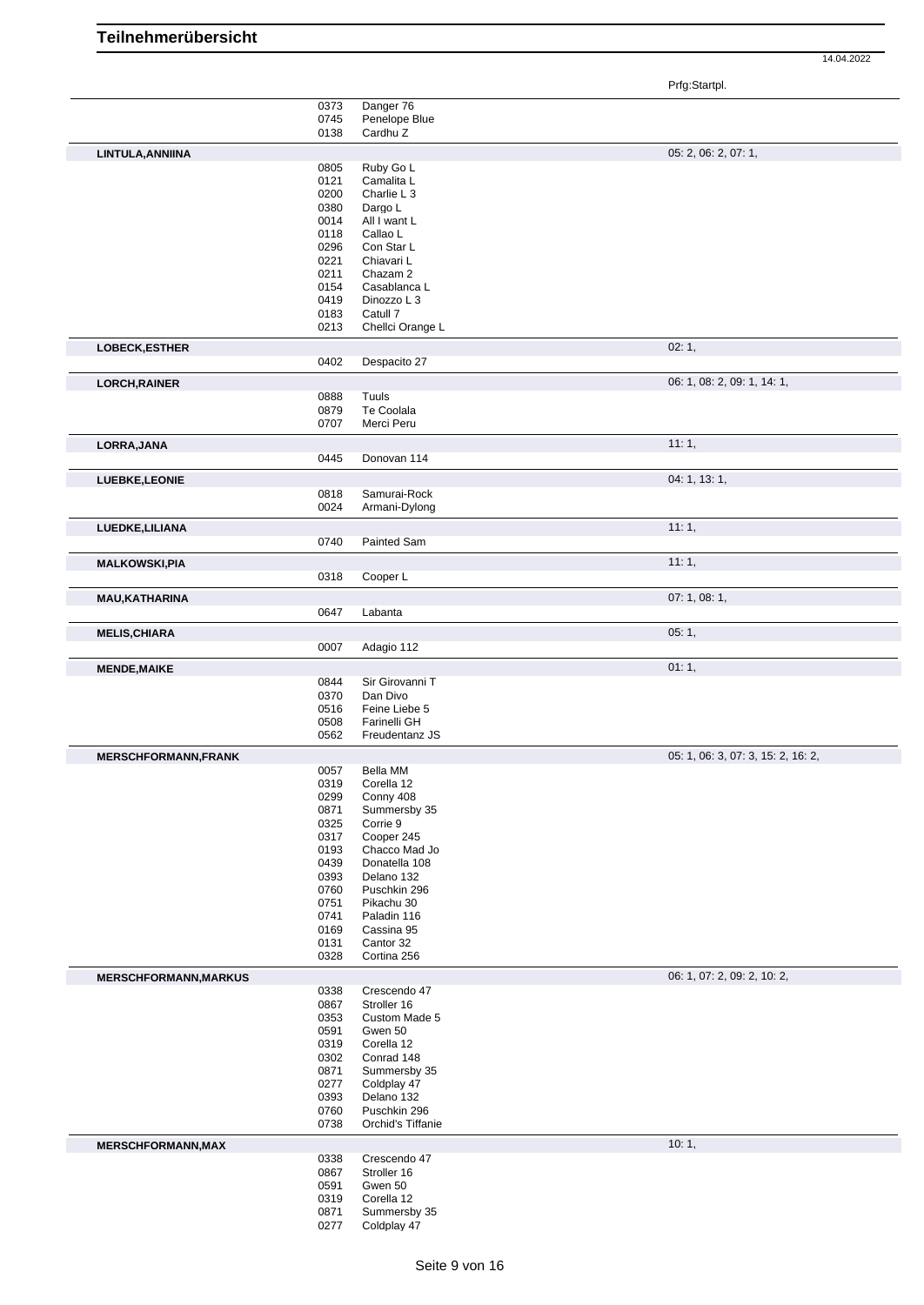|                                                                                                                                |              |                              | Prfg:Startpl.                             |
|--------------------------------------------------------------------------------------------------------------------------------|--------------|------------------------------|-------------------------------------------|
|                                                                                                                                | 0737         | Orchid's Priantha            |                                           |
|                                                                                                                                | 0738         | Orchid's Tiffanie            |                                           |
|                                                                                                                                | 0736         | Orchid's Cleopatra           |                                           |
| <b>MICHALKE, STEFAN</b>                                                                                                        |              |                              | 02: 1, 03: 1,                             |
|                                                                                                                                | 0185         | Caya Rose                    |                                           |
| MIDDELMANN, EVA MARIA                                                                                                          |              |                              | 11:1,                                     |
|                                                                                                                                | 0669         | Lio F.M.                     |                                           |
|                                                                                                                                | 0679         | Lockolito F.M                |                                           |
|                                                                                                                                | 0692         | Ludwig F.M                   |                                           |
|                                                                                                                                | 0653         | Laon F.M                     |                                           |
| MIDDELMANN, KATHRIN                                                                                                            |              |                              | 04: 2, 11: 2,                             |
|                                                                                                                                | 0669         | Lio F.M.                     |                                           |
|                                                                                                                                | 0679         | Lockolito F.M                |                                           |
|                                                                                                                                | 0692         | Ludwig F.M                   |                                           |
|                                                                                                                                | 0688         | Louis Vuitton F.M.           |                                           |
| <b>MIMBERG, MAREIKE</b>                                                                                                        |              |                              | 01:1,                                     |
|                                                                                                                                | 0459         | Duchamp 3                    |                                           |
|                                                                                                                                |              |                              | 14: 1, 15: 1,                             |
| <b>MISKE, ANNA</b>                                                                                                             | 0166         | Casperado 2                  |                                           |
|                                                                                                                                |              |                              |                                           |
| <b>MISKE, JULIA</b>                                                                                                            |              |                              | 06: 1, 07: 1, 14: 1, 15: 1, 16: 1,        |
|                                                                                                                                | 0113         | Calisto 41                   |                                           |
|                                                                                                                                | 0182<br>0412 | Catinka 38<br>Diamant 618    |                                           |
|                                                                                                                                |              |                              |                                           |
| <b>MISPELKAMP, REGINE</b>                                                                                                      |              |                              | 04:2,                                     |
|                                                                                                                                | 0684         | Look at me now 2             |                                           |
|                                                                                                                                | 0451         | Down Under 16                |                                           |
|                                                                                                                                | 0606         | <b>Highlander Delight's</b>  |                                           |
| <b>MITTELVIEFHAUS, MAGNUS</b>                                                                                                  |              |                              | 04:1,                                     |
|                                                                                                                                | 0794         | Rock You 3                   |                                           |
| NEUBECKER, CHRISTIAN                                                                                                           |              |                              | 14: 1, 15: 1,                             |
|                                                                                                                                | 0103         | Cador 13                     |                                           |
|                                                                                                                                | 0162         | Cascora 4                    |                                           |
|                                                                                                                                |              |                              | 02:2,                                     |
| NEUMANN, CARA                                                                                                                  | 0094         | Bumblebee 47                 |                                           |
|                                                                                                                                | 0383         | Darlinda                     |                                           |
|                                                                                                                                |              |                              |                                           |
| NIEBERG, MAX                                                                                                                   |              |                              | 06: 2, 07: 2, 08: 2, 09: 2, 15: 2, 16: 2, |
|                                                                                                                                | 0065<br>0153 | <b>Ben 431</b><br>Caruso 587 |                                           |
|                                                                                                                                | 0520         | Felidae 16                   |                                           |
|                                                                                                                                | 0511         | Faun 45                      |                                           |
|                                                                                                                                | 0016         | Amigo 1841                   |                                           |
|                                                                                                                                | 0355         | Cwept 4                      |                                           |
|                                                                                                                                | 0161         | Casco Bravo                  |                                           |
|                                                                                                                                | 0309         | Cool Cent                    |                                           |
|                                                                                                                                |              | Cairo 54<br>Chance FBH       |                                           |
|                                                                                                                                | 0106         |                              |                                           |
|                                                                                                                                | 0197         |                              |                                           |
|                                                                                                                                | 0503         | Famous 41                    |                                           |
|                                                                                                                                | 0251<br>0853 | Classic 56<br>Solaia 5       |                                           |
|                                                                                                                                | 0416         | Diana 1186                   |                                           |
|                                                                                                                                | 0432         | Domina 228                   |                                           |
|                                                                                                                                | 0693         | Lugana 110                   |                                           |
|                                                                                                                                | 0433         | Domino de Muze Z             |                                           |
|                                                                                                                                | 0138         | Cardhu Z                     |                                           |
|                                                                                                                                | 0483         | Epona 68                     |                                           |
|                                                                                                                                | 0449         | Double Trouble 23            |                                           |
|                                                                                                                                |              |                              | 04: 1, 13: 1,                             |
|                                                                                                                                | 0796         | Rocosi Royal                 |                                           |
|                                                                                                                                | 0546         | Flow 5                       |                                           |
|                                                                                                                                |              |                              | 01:1,                                     |
|                                                                                                                                | 0525         | Fiffikus LB                  |                                           |
|                                                                                                                                |              |                              | 02:1,                                     |
|                                                                                                                                | 0386         | De Lorea                     |                                           |
|                                                                                                                                |              |                              |                                           |
|                                                                                                                                |              |                              | 14: 2, 15: 2,                             |
|                                                                                                                                | 0762         | Qristine                     |                                           |
|                                                                                                                                | 0945         | Zucchero 14                  |                                           |
|                                                                                                                                |              |                              | 01: 2, 03: 1,                             |
|                                                                                                                                | 0071         | Beuys L                      |                                           |
|                                                                                                                                | 0499         | Fairytale 128                |                                           |
| NIEHUES, KATHRIN<br>NIENKEMPER, DOROTHEE<br><b>OCHSENFARTH, MERLE VALENTI</b><br><b>OHMEIS, MARCEL</b><br><b>OSTER, DANIEL</b> | 0497         | Fahrenheit's Elvis           |                                           |
| PAHL, JANA                                                                                                                     |              |                              | 12: 1, 13: 1,                             |
|                                                                                                                                | 0576         | Gina's Jazz                  |                                           |
| PELTZER, IMMO                                                                                                                  |              |                              | 07: 1, 08: 2, 09: 1,                      |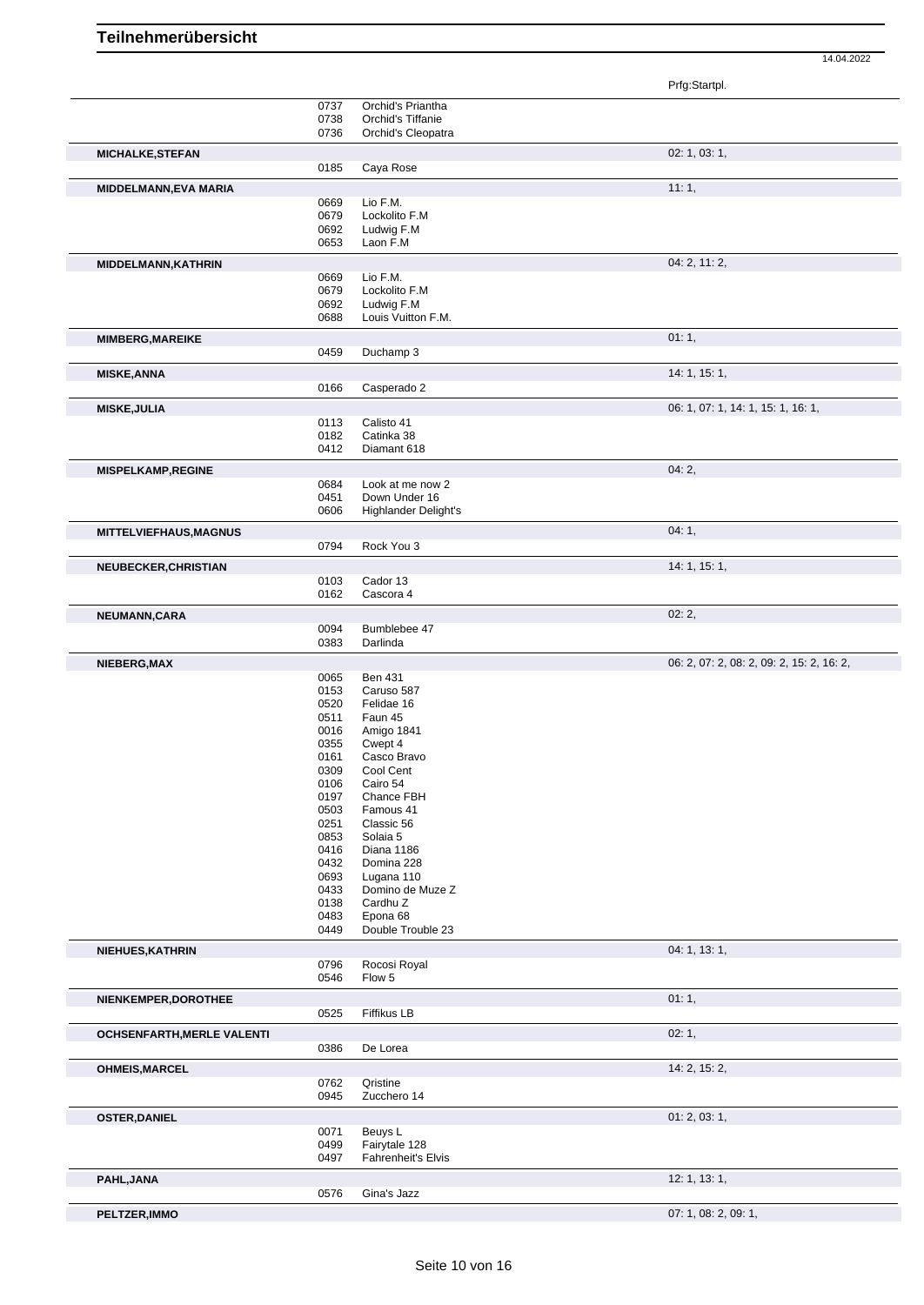14.04.2022

Prfg:Startpl.

|                          |              |                           | $\ldots$ g $\ldots$ $\ldots$                       |
|--------------------------|--------------|---------------------------|----------------------------------------------------|
|                          | 0331<br>0150 | Cöster 7<br>Carly 16      |                                                    |
| PETER, RAINER            |              |                           | 05: 3, 06: 3, 07: 1, 08: 2, 09: 2, 10: 2,          |
|                          |              |                           | 14: 1, 15: 3, 16: 1,                               |
|                          | 0482         | Eoleo                     |                                                    |
|                          | 0471         | El Paso RP                |                                                    |
|                          | 0229         | Chocolina FS              |                                                    |
|                          | 0337         | Credo 31                  |                                                    |
|                          | 0733         | Nunaticko                 |                                                    |
|                          | 0685         | Lopezia                   |                                                    |
|                          | 0898<br>0034 | Valeria RP<br>Bailadora 8 |                                                    |
|                          | 0313         | Coolestus FS              |                                                    |
|                          | 0061         | Bellinis Bärbel           |                                                    |
|                          | 0116         | Call me Honey FS          |                                                    |
|                          | 0918         | Vitali 29                 |                                                    |
|                          | 0140         | Caribbean 3               |                                                    |
|                          | 0897         | Valeria 30                |                                                    |
|                          | 0163         | Cascorello                |                                                    |
|                          | 0922         | Viva la Vida 48           |                                                    |
|                          | 0856         | Special Surprise 4        |                                                    |
|                          | 0422         | Diva du Balou D           |                                                    |
| PEVELING-OBERHAG, SIMONE |              |                           | 11:1,                                              |
|                          | 0413         | Diamare LOH               |                                                    |
|                          | 0817         | Sammy Davis Jr            |                                                    |
| PHILIPP, MARISA          |              |                           | 02: 1, 03: 1, 04: 2,                               |
|                          | 0475         | Emil V                    |                                                    |
|                          | 0689         | Louisa Vuitton            |                                                    |
|                          | 0564         | Friggedy                  |                                                    |
|                          | 0512         | Federspiel 15             |                                                    |
|                          | 0498         | Fairylane                 |                                                    |
| PILZ, LENA               |              |                           | 07: 1, 08: 1,                                      |
|                          | 0381         | Darius Black 3            |                                                    |
| PIRES, ANA TERESA        |              |                           | 01: 2, 02: 2, 04: 1,                               |
|                          | 0010         | Akeno                     |                                                    |
|                          | 0533         | Finley 133                |                                                    |
|                          | 0559         | Freenet                   |                                                    |
|                          | 0902         | Van Damme 6               |                                                    |
|                          | 0547         | Fogel vom Lauf            |                                                    |
|                          | 0537         | Firlefanz FS              |                                                    |
|                          | 0657         | Le Chevalier Noir         |                                                    |
|                          | 0067         | Benjamin Blümchen FS      |                                                    |
| POTT, TORSTEN            |              |                           | 14: 1, 15: 1,                                      |
|                          | 0837         | Shogun 178                |                                                    |
| POTTHINK, MICHAEL        |              |                           | 01: 1, 04: 1, 10: 2, 15: 2,                        |
|                          | 0946         | Joy of life               |                                                    |
|                          | 0521         | Felipino                  |                                                    |
|                          | 0921         | Viva Feliz P              |                                                    |
|                          | 0245         | Clara 206                 |                                                    |
|                          | 0755         | Pilothan                  |                                                    |
|                          | 0944<br>0941 | Zoul Beat<br>Zippero      |                                                    |
|                          | 0329         | Cosmo 117                 |                                                    |
|                          |              |                           |                                                    |
| <b>PUELLEN, LENA</b>     | 0795         | Rocking Rose W            | 12:1,                                              |
|                          |              |                           |                                                    |
| <b>PULKUS, BEATE</b>     | 0941         | Zippero                   | 04: 1, 12: 1,                                      |
|                          |              |                           |                                                    |
| REHERMANN, JULIA         |              |                           | 14: 1, 15: 1,                                      |
|                          | 0220         | Chiaro T                  |                                                    |
|                          | 0344         | Cruising 14               |                                                    |
|                          | 0772<br>0342 | Quinn 67<br>Crowny Girl   |                                                    |
|                          | 0674         | Live is Life 3            |                                                    |
|                          |              |                           |                                                    |
| <b>RENZEL, MARKUS</b>    |              |                           | 06: 3, 07: 3, 08: 3, 09: 3, 10: 2, 15: 3,<br>16:3, |
|                          | 0428         | Dobby 31                  |                                                    |
|                          | 0128         | Canmore 4                 |                                                    |
|                          | 0281         | Com Es Ta                 |                                                    |
|                          | 0160         | Cascaletto                |                                                    |
|                          | 0272         | Coconetta                 |                                                    |
|                          | 0754         | Pikeur Lemar              |                                                    |
|                          | 0753         | Pikeur Lareen             |                                                    |
|                          | 0186         | Celeste 57                |                                                    |
|                          | 0906         | Vasqo                     |                                                    |
|                          | 0915         | Violet Hill               |                                                    |
|                          | 0249         | Clarity 5                 |                                                    |
|                          | 0163         | Cascorello                |                                                    |
|                          | 0614         | I'm xtra                  |                                                    |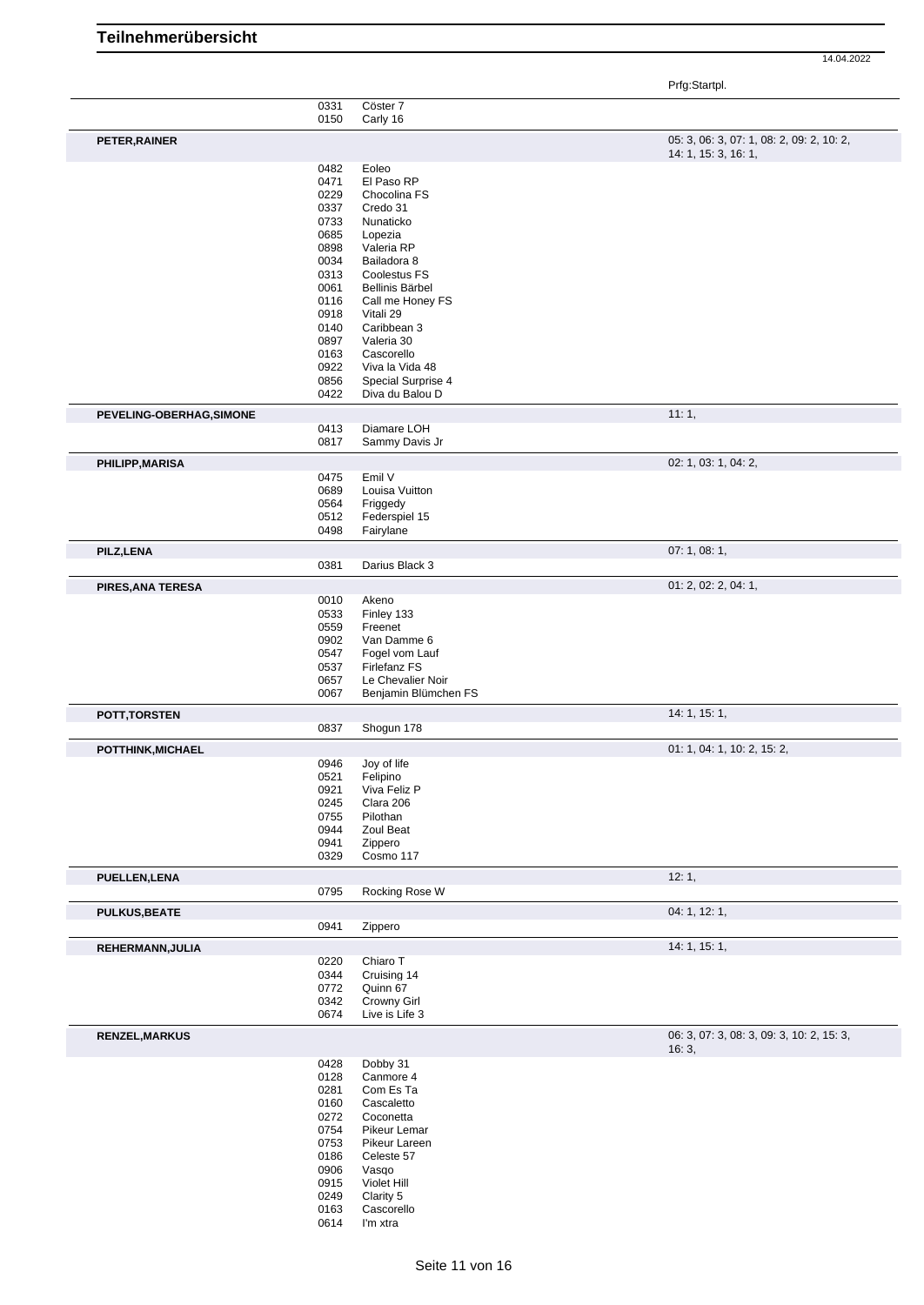| <b>Teilnehmerübersicht</b> |      |                       |               |            |
|----------------------------|------|-----------------------|---------------|------------|
|                            |      |                       |               | 14.04.2022 |
|                            |      |                       | Prfg:Startpl. |            |
|                            | 0911 | Viarella              |               |            |
|                            | 0752 | Pikeur Caprisco       |               |            |
|                            | 0043 | Baloutento            |               |            |
|                            | 0676 | Livingstone 27        |               |            |
|                            | 0209 | Chateau Pavie         |               |            |
|                            |      |                       |               |            |
|                            | 0008 | Aganous               |               |            |
|                            | 0806 | Runway Girl           |               |            |
| <b>RESING,EVA</b>          |      |                       | 07:1,08:1,    |            |
|                            | 0114 | Call me Calle 9       |               |            |
| <b>RESING,LAURA</b>        |      |                       | 14:1,         |            |
|                            | 0134 | Capri Cornia          |               |            |
|                            | 0910 | Vianna 5              |               |            |
|                            |      |                       |               |            |
| <b>RICHTER, DOMINIQUE</b>  |      |                       | 06:1,         |            |
|                            | 0735 | Opening Batsman       |               |            |
|                            | 0401 | Descaro               |               |            |
|                            | 0916 | Vips 4                |               |            |
|                            | 0080 | Blue Moon 27          |               |            |
|                            | 0387 | De Luca 13            |               |            |
|                            | 0274 | Coconut Kiss 38       |               |            |
|                            | 0627 | Jumping Jack Flash 13 |               |            |
|                            | 0467 | Edumon                |               |            |
|                            | 0617 | Into My Heart         |               |            |
|                            | 0840 | Simba 201             |               |            |
|                            | 0658 | Leading Light 3       |               |            |
|                            | 0474 | <b>Elusive Dream</b>  |               |            |
|                            | 0655 | <b>Lars 103</b>       |               |            |
|                            | 0715 | Mon-Ami 4             |               |            |
|                            | 0730 | Nimmerdor's Poycos    |               |            |
|                            | 0878 | Te Amo 2              |               |            |
|                            | 0938 | Zeus 210              |               |            |
|                            | 0642 | Kronos van Orchid's   |               |            |
|                            |      |                       |               |            |
| <b>RICKES, SARAH</b>       |      |                       | 11:1,         |            |
|                            | 0815 | Salvaje 2             |               |            |
| <b>ROBINE, JEROME</b>      |      |                       | 08: 2, 09: 2, |            |
|                            | 0028 | Avatar 42             |               |            |

|                                | 0642         | Kronos van Orchid's           |                      |
|--------------------------------|--------------|-------------------------------|----------------------|
| RICKES, SARAH                  |              |                               | 11:1,                |
|                                | 0815         | Salvaje 2                     |                      |
|                                |              |                               | 08: 2, 09: 2,        |
| <b>ROBINE, JEROME</b>          |              |                               |                      |
|                                | 0028<br>0265 | Avatar 42<br>Coby R           |                      |
|                                |              |                               |                      |
| ROELFING, JULIANE              |              |                               | 14: 3, 15: 3, 16: 3, |
|                                | 0278         | Coletta 35                    |                      |
|                                | 0238         | Cindy O                       |                      |
|                                | 0931         | Whisky O                      |                      |
|                                | 0932         | Why Not O                     |                      |
|                                | 0289<br>0225 | Coming Love O<br>Chikita O    |                      |
|                                | 0110         | California O                  |                      |
|                                | 0158         | Cascadero O                   |                      |
|                                | 0285         | Come on Caletto O             |                      |
|                                | 0282         | Come and feel O               |                      |
|                                | 0125         | Candlelight O                 |                      |
|                                | 0283         | Come and Love O               |                      |
|                                | 0307         | Cookie Dancer O               |                      |
|                                | 0290         | Comme le Rosc O               |                      |
|                                | 0293         | Community O                   |                      |
|                                | 0335         | Cracker O                     |                      |
|                                | 0196         | Chadakki O                    |                      |
|                                | 0252<br>0179 | Cleine Alice O                |                      |
|                                | 0217         | Catch my Heart O<br>Cherrio O |                      |
|                                | 0324         | Cornet's Wild Berry O         |                      |
|                                | 0890         | Unlimited O                   |                      |
|                                | 0322         | Cornet's Braveheart O         |                      |
|                                | 0199         | Chapo O                       |                      |
|                                | 0120         | Calvados O 3                  |                      |
|                                | 0231         | Christopher 15                |                      |
| ROHE, JOANA                    |              |                               | 01:1,                |
|                                | 0402         | Despacito 27                  |                      |
| RUDOLPHI, CHARLOTTE            |              |                               | 07:1,08:1,           |
|                                | 0641         | Korfu du Soleil               |                      |
|                                |              |                               |                      |
| <b>RUFF, JANA</b>              |              |                               | 01:2,                |
|                                | 0519         | Feinrich's Best of            |                      |
|                                | 0424         | Django 426                    |                      |
| <b>RUPPERT DR., CHRISTIANE</b> |              |                               | 14:1,                |
|                                | 0861         | Stamira                       |                      |
| <b>SCHAAL, OLIVER</b>          |              |                               | 05: 1, 06: 1,        |
|                                | 0619         | Irma 30                       |                      |
|                                | 0405         | Dexter Blue                   |                      |
| <b>SCHAEFER, HANNES</b>        |              |                               | 04:1,                |
|                                | 0444         | Donnerknispel MLP             |                      |
|                                |              |                               |                      |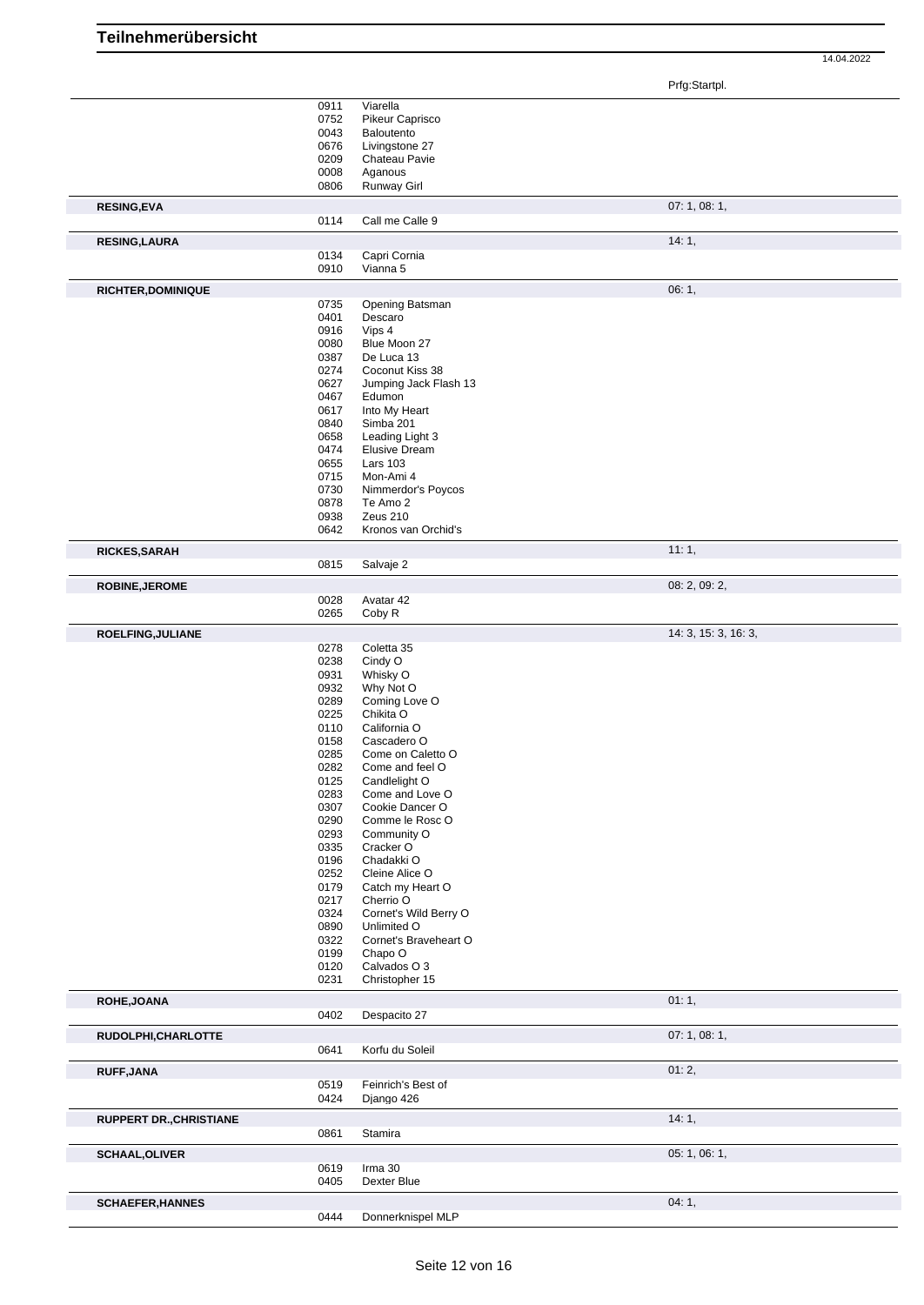|                               |                                                              |                                                                                                                                                          | Prfg:Startpl.                      |
|-------------------------------|--------------------------------------------------------------|----------------------------------------------------------------------------------------------------------------------------------------------------------|------------------------------------|
| SCHARTE-SCHOPPEN, VICTORIA    | 0151<br>0359<br>0410<br>0279<br>0201<br>0728<br>0417         | Carry me home 7<br>Dacanti TK<br>Dialarimar<br>Coletta 49<br>Charlie S 4<br>Newstar - V<br>Diego 592                                                     | 05:2,                              |
| SCHENDERA, AYLISA LAUREEN     |                                                              |                                                                                                                                                          | 07: 1, 08: 1,                      |
|                               | 0418                                                         | Dinato                                                                                                                                                   |                                    |
| <b>SCHILLING, SUSANNE</b>     | 0654<br>0862<br>0133                                         | Larabella 2<br>Stan du Baney<br>Capistrana BS                                                                                                            | 14: 1, 15: 1,                      |
| <b>SCHLUENSEN, EVA NOELLE</b> | 0748                                                         | Peymann                                                                                                                                                  | 11: 1, 13: 1,                      |
| <b>SCHMELING, LEO VON</b>     | 0632<br>0558                                                 | Karenina 13<br>Freelando TH                                                                                                                              | 06: 1, 11: 1, 14: 1,               |
| <b>SCHMELZ DR., FRANK</b>     | 0077                                                         | <b>Billion Dollar Girl</b>                                                                                                                               | 14: 1, 15: 1,                      |
| <b>SCHOEPP, LENA JOSEFINE</b> | 0164                                                         | Caspar Baroncelli                                                                                                                                        | 14: 1, 15: 1,                      |
| <b>SCHULZE THIER, JOHANNA</b> | 0768<br>0637<br>0101                                         | Quentin 176<br>Keine Ahnung<br>C'est My Girl                                                                                                             | 06: 2, 07: 2,                      |
| <b>SCHWARTE,LISA</b>          |                                                              |                                                                                                                                                          | 05: 1, 06: 2, 07: 3, 08: 1, 09: 1, |
|                               | 0695<br>0586<br>0051<br>0588<br>0909<br>0589<br>0189<br>0587 | Lullaby P.<br><b>GSI Balloon</b><br>Be Happy 82<br><b>GSI Sir Dominator</b><br>Venom BS<br><b>GSI Star Catoo</b><br>Centa P<br><b>GSI Chapeau Claque</b> |                                    |
| <b>SCHWARZ, STEFAN</b>        |                                                              |                                                                                                                                                          | 06: 2, 07: 2, 08: 1, 09: 1,        |
|                               | 0662<br>0701<br>0443<br>0828                                 | Levi 22<br>Macloud L<br>Donna Imma S<br>Scofield S <sub>4</sub>                                                                                          |                                    |
| <b>SCHWERT, STEPHAN</b>       |                                                              |                                                                                                                                                          | 05: 1, 06: 2, 15: 1,               |
|                               | 0250<br>0093<br>0042<br>0404                                 | Clark Gable 4<br><b>Buddy Holly S</b><br>Balounita S<br>Devito S                                                                                         |                                    |
| <b>SEISLER, JULE</b>          | 0268                                                         | Coco Casalla                                                                                                                                             | 05:1,                              |
| <b>SHORT, EMILY</b>           | 0416<br>0767                                                 | Diana 1186<br>Queen van de Heikant                                                                                                                       | 07: 1, 08: 2, 09: 1,               |
| <b>SIEGMUND, CELINE</b>       | 0287                                                         | Comedy Star 3                                                                                                                                            | 12:1,                              |
| <b>SIMONSMEIER, LISA</b>      | 0448                                                         | Dostojewski 5                                                                                                                                            | 11:1,                              |
| <b>SOMMER, HENRIKE</b>        |                                                              |                                                                                                                                                          | 02: 1, 03: 1,                      |
|                               | 0155<br>0876<br>0538                                         | Casalido S<br>Szechuan<br><b>First Deal</b>                                                                                                              |                                    |
| <b>STEGHAUS,LEA</b>           | 0081<br>0069                                                 | <b>Bobby Cool</b><br>Bernadette 39                                                                                                                       | 02: 1, 13: 1,                      |
| <b>STEINER, JAN</b>           | 0924<br>0542                                                 | Vivi ZGB<br>Florean VL                                                                                                                                   | 01:1,                              |
| STERNSCHULTE, JUSTUS          | 0577<br>0466<br>0234<br>0631                                 | <b>Ginger Musterd</b><br>Edgewood VDM<br>Chuckertac<br>Kagavanta VTH                                                                                     | 14: 1, 15: 2, 16: 1,               |
| STIEFEL, THERESA              | 0531                                                         | Finest Boy 3                                                                                                                                             | 04: 1, 12: 1,                      |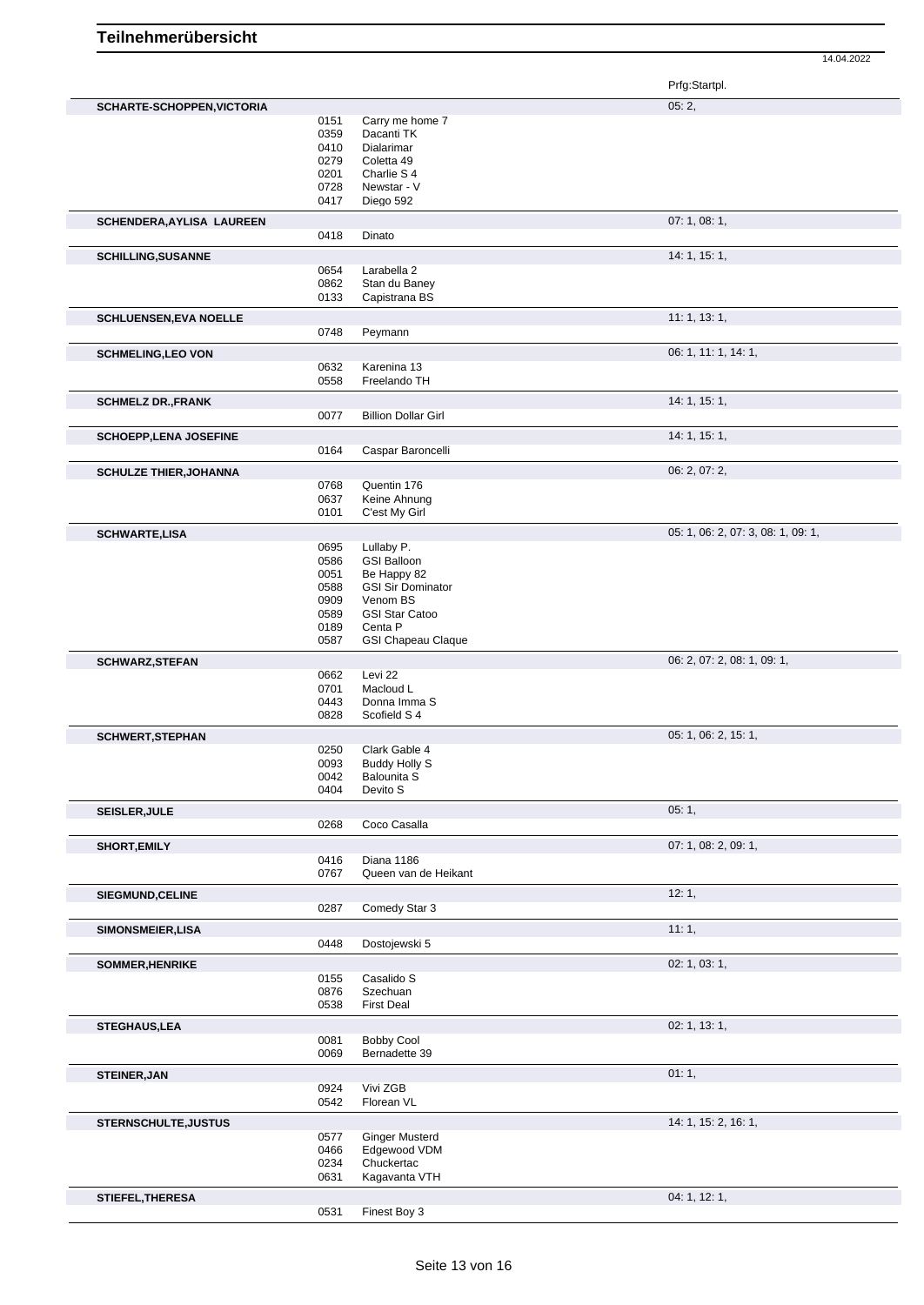|                           |              |                                      | Prfg:Startpl.               |
|---------------------------|--------------|--------------------------------------|-----------------------------|
| <b>STOCKS, SABRINA</b>    | 0392         | Delacure                             | 12: 1, 13: 1,               |
|                           |              |                                      | 16:1,                       |
| STOEVER, MARC             | 0074         | <b>Bibilotta S</b>                   |                             |
|                           | 0698         | Lupitenda                            |                             |
| STOFF, TATJANA            |              |                                      | 04: 1, 12: 1, 13: 1,        |
|                           | 0905         | Vanilla Rose 3                       |                             |
| STRYCZEK, ANNA            |              |                                      | 01:1,                       |
|                           | 0548         | For Eternity 17                      |                             |
| TAUBER, FRIEDA            |              |                                      | 12: 2, 13: 1,               |
|                           | 0797         | Rolex 99                             |                             |
|                           | 0784         | Quotenknaller                        |                             |
|                           | 0677         | Livino                               |                             |
| <b>TEMMING, JANA</b>      |              |                                      | 01:2,                       |
|                           | 0816<br>0033 | Sambuca 105<br>Bacardi 253           |                             |
|                           |              |                                      |                             |
| TERHOERST, CARLOTTA       |              |                                      | 07: 1, 08: 1, 10: 2,        |
|                           | 0481<br>0191 | Enterprice 4<br>Chacalaca T          |                             |
|                           | 0167         | Cassedy 27                           |                             |
|                           | 0085         | Bordana                              |                             |
| <b>THAMM, EIKE FELIX</b>  |              |                                      | 05: 3, 06: 1, 14: 2, 15: 1, |
|                           | 0348         | Cuna                                 |                             |
|                           | 0174         | Catado                               |                             |
|                           | 0848         | <b>Sky 196</b>                       |                             |
|                           | 0336<br>0112 | Crazy Cornet MK<br>Calinca 20        |                             |
|                           | 0704         | Mariepoosa                           |                             |
|                           | 0799         | Rosa Lee 10                          |                             |
|                           | 0117         | Call me Pucky                        |                             |
|                           | 0453         | Dragon Fly 3                         |                             |
| THAMM, JANA MARIE         |              |                                      | 01: 1, 02: 1, 12: 1,        |
|                           | 0086         | Bordeaux L'amour                     |                             |
|                           | 0141<br>0407 | Carl der Große 34<br>Diabella Deluxe |                             |
|                           | 0037         | Bajar 31                             |                             |
|                           | 0704         | Mariepoosa                           |                             |
|                           | 0718         | Mr. Joe Great                        |                             |
|                           | 0461         | Duke of Happiness 2                  |                             |
| THEYMANN, JAN             |              |                                      | 06:2,                       |
|                           | 0089         | Brad 7                               |                             |
|                           | 0694<br>0232 | <b>Luke 194</b><br>Chuck 57          |                             |
|                           |              |                                      |                             |
| <b>THOMAS, KIRA</b>       | 0062         | Bellinis Bella Donna                 | 14:1,                       |
|                           |              |                                      |                             |
| <b>TOBEI, KRYSTIN</b>     | 0650         | Lancetta BT                          | 14: 1, 15: 1,               |
|                           | 0673         | Little Lane                          |                             |
| <b>TOENNISSEN, AMELIE</b> |              |                                      | 07:1,                       |
|                           | 0165         | Casper 447                           |                             |
|                           | 0703         | Majolie 4                            |                             |
|                           | 0203         | Charly 1723                          |                             |
|                           | 0742         | Palomina 14                          |                             |
|                           | 0758<br>0721 | Prinzessin SG<br>My Sunshine SG      |                             |
|                           | 0595         | Haya 28                              |                             |
|                           |              |                                      | 10: 2, 14: 2, 15: 2,        |
| <b>TOMESCHAT, FRANK</b>   | 0020         | Apache 245                           |                             |
|                           | 0188         | Cenloumiro                           |                             |
|                           | 0320         | Corey 6                              |                             |
|                           | 0022         | Argentinus 15                        |                             |
|                           | 0724         | Nando DBH van het Avenhof            |                             |
| TRIPP, IRMGARD            |              |                                      | 13:1,                       |
|                           | 0218         | Chevy Camaro                         |                             |
| UNTERBERG, ALENA          |              |                                      | 14: 1, 15: 1,               |
|                           | 0532         | Finja 185                            |                             |
|                           | 0048<br>0575 | Batida 135<br>Georgina W 4           |                             |
|                           | 0063         | Bellisima van de Bunte               |                             |
|                           |              |                                      | 11:1,                       |
| <b>VELKEN, WIEBKE</b>     | 0462         | Duke Royal 2                         |                             |
|                           |              |                                      |                             |
| VIDAL TESTAL, JUAN MANUEL | 0463         | Dulce Sueno                          | 13:1,                       |
|                           | 0073         | Beyoncé 5                            |                             |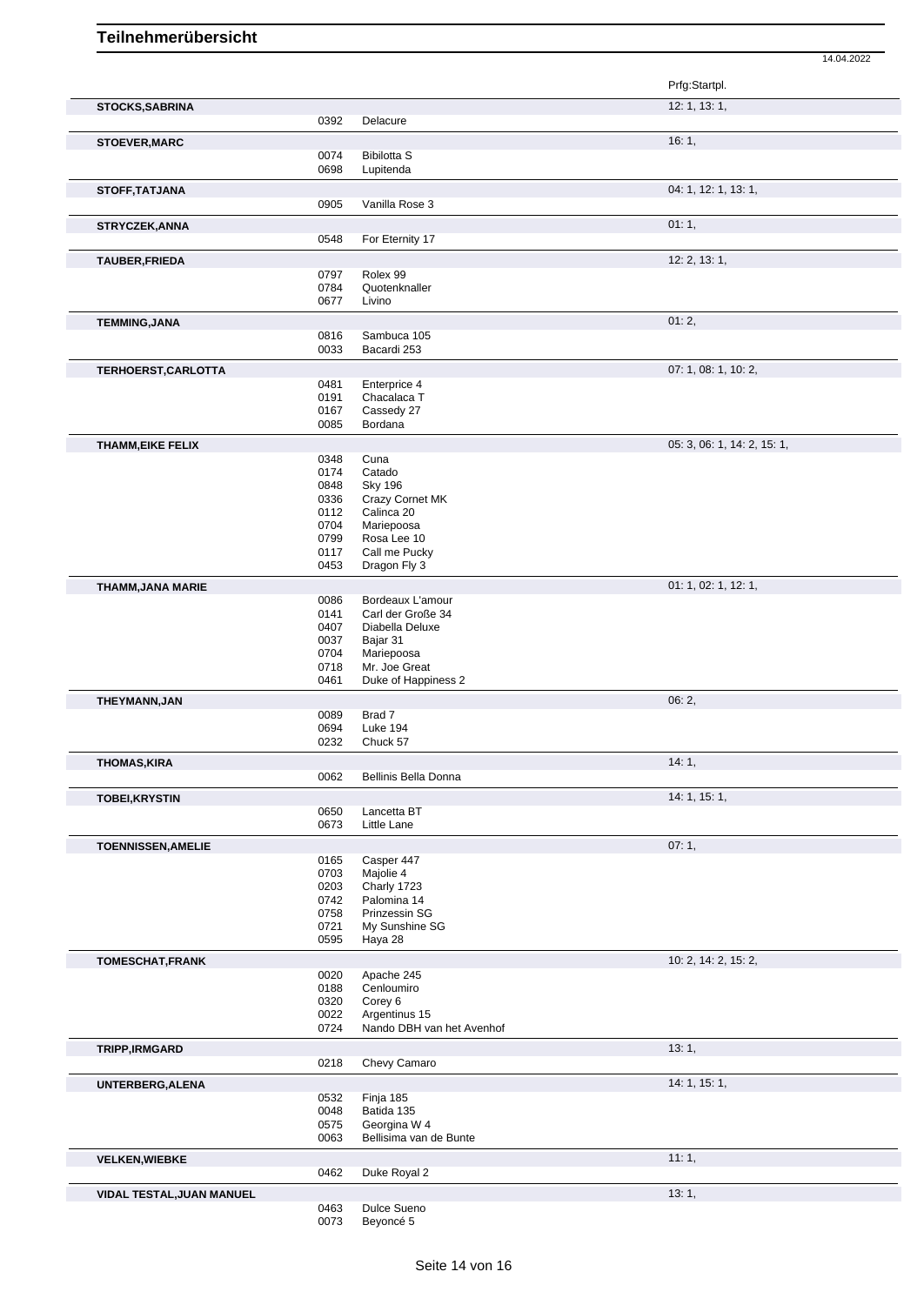Prfg:Startpl. **VIERHAUS-BERGER, VIKTORIA** 0731 No Worry **CONSERVERY 01: 2, 02: 1,** 02: 1, 02: 1, 02: 1, 02: 1, 02: 1, 02: 1, 03: 1, 03: 02: 0731 No Worry No Worry 0912 Victory Lou 0551 For Rose V **VOGT,ANNA** 14: 1, 0635 Katosca **VOIT-LUENING,DANIELA** 14: 1, 0273 Coconut Kiss 33 **VORSPOHL DR.,ANNA** 05: 1, 06: 1, 07: 1, 0801 Ross Vita **VOSSMOELLER,LEA XENIA** 01: 1, 11: 1, 0584 Great Chance V<br>0539 Fishing for Comp Fishing for Compliments 7 **WACKER,KATHRIN** 08: 1, 09: 1, 09: 1, 09: 1, 09: 1, 09: 1, 09: 1, 09: 1, 09: 1, 09: 1, 09: 1, 09: 1, 09: 1, 09: 1, 09: 1, 09: 1, 09: 1, 09: 1, 09: 1, 09: 1, 09: 1, 09: 1, 09: 1, 09: 1, 09: 1, 09: 1, 09: 1, 09: 1, 09: 1, 09 0379 Darcy Grey<br>0176 Catberry 0176 Catberry<br>0500 Falcon C Falcon Crest 4 **WACKER,SANDRA** 01: 1, 02: 1, 02: 1, 02: 1, 02: 1, 02: 1, 02: 1, 02: 1, 02: 1, 02: 1, 02: 1, 02: 1, 02: 1, 02: 1, 02: 1, 02: 1, 02: 1, 02: 1, 02: 1, 02: 1, 02: 1, 02: 1, 02: 1, 02: 1, 02: 1, 02: 1, 02: 1, 02: 1, 02: 1, 02: Falcon Crest 4 **WALORSKI,NINA** 13: 1, Desperado's Isabel **WARNECKE,SUSANNE** 13: 1, 0352 Curtis 63 Curtis 63 **WEBER,JIL** 05: 1, 0148 Carluba<br>0914 Vino bla 0914 Vino blanco<br>0578 Go Crazy B Go Crazy B **WEBER,MARLEN** 06: 2, 10: 2, 0255 Cleo 237 0105 Caipi 12 0825 Scarlett 776<br>0882 Tonic 17 Tonic 17 **WEGMANN,KIRA** 04: 1, 0826 Scarlett O'Hara 34 Scarlett O'Hara 34 **WEHLMANN,TINA** 04: 1, 0625 Joblesse and the control of the control of the control of the control of the control of the control of the control of the control of the control of the control of the control of the control of t **Joblesse WELSCH,THERESA ISABELL** 07: 1, 07:59 Pur la Rubin 0759 Pur la Rubin<br>0716 Morton D 0716 Morton D<br>0036 Bailey Ro 0036 Bailey Royal<br>0835 Shannon's H Shannon's Hero **WESTON,CORNELIA** 12: 1, 0464 Dundee 115<br>0327 Corsica 10 Corsica 10 **WILIMZIG,ANJA** 02: 1, 03: 1, 13: 1, 0540 Flavis<br>0544 Flores 0544 Florestanus 3<br>0522 Felissimo 4 0522 Felissimo 4<br>0920 Viva Dance Viva Dance **WINDMUELLER,FREDERIKE** 06: 1, 07: 1, 10: 1, 15: 1, 0776 Quirin 42<br>0378 Darby L Darby L **WINGENDER,NINYA** 04: 2, 12: 1, 13: 2, 0523 Fi Delia H 0523 Fi Delia H<br>0865 Sternentär Sternentänzer 5 0780 Qumulus AH 0781 Qumulus-Quintus AH 0859 St.Maurice **WINTER,CARLOTTA** 04: 1, 04: 1, 04: 1, 04: 1, 04: 1, 04: 1, 04: 1, 04: 1, 04: 1, 04: 1, 04: 1, 04: 1, 04: 1, 04: 1, 04: 1, 04: 1, 04: 1, 04: 1, 04: 1, 04: 1, 04: 1, 04: 1, 04: 1, 04: 1, 04: 04: 04: 04: 04: 04: 04: 04: 04: 0059 Belle Jolie A **WIPPERMANN,JULIAN** 0791 Rion C.I.P. **CONSERVANT 05: 3, 06: 1, 07: 1, 10: 1, 11:** 2, 15: 1, 0791 Rion C.I.P.<br>0244 Claire 189 0244 Claire 189<br>0434 Don Carlo Don Carlo M 0568 Fürst Rosendorf<br>0764 Qualita 8 0764 Qualita 8<br>0400 Descarad 0400 Descarada 8<br>0607 Highness 14 Highness 14

**WIT, MICHELLE DE** 0236 Cijaano **City Communication Communication** 04: 1,

14.04.2022

Cijaano